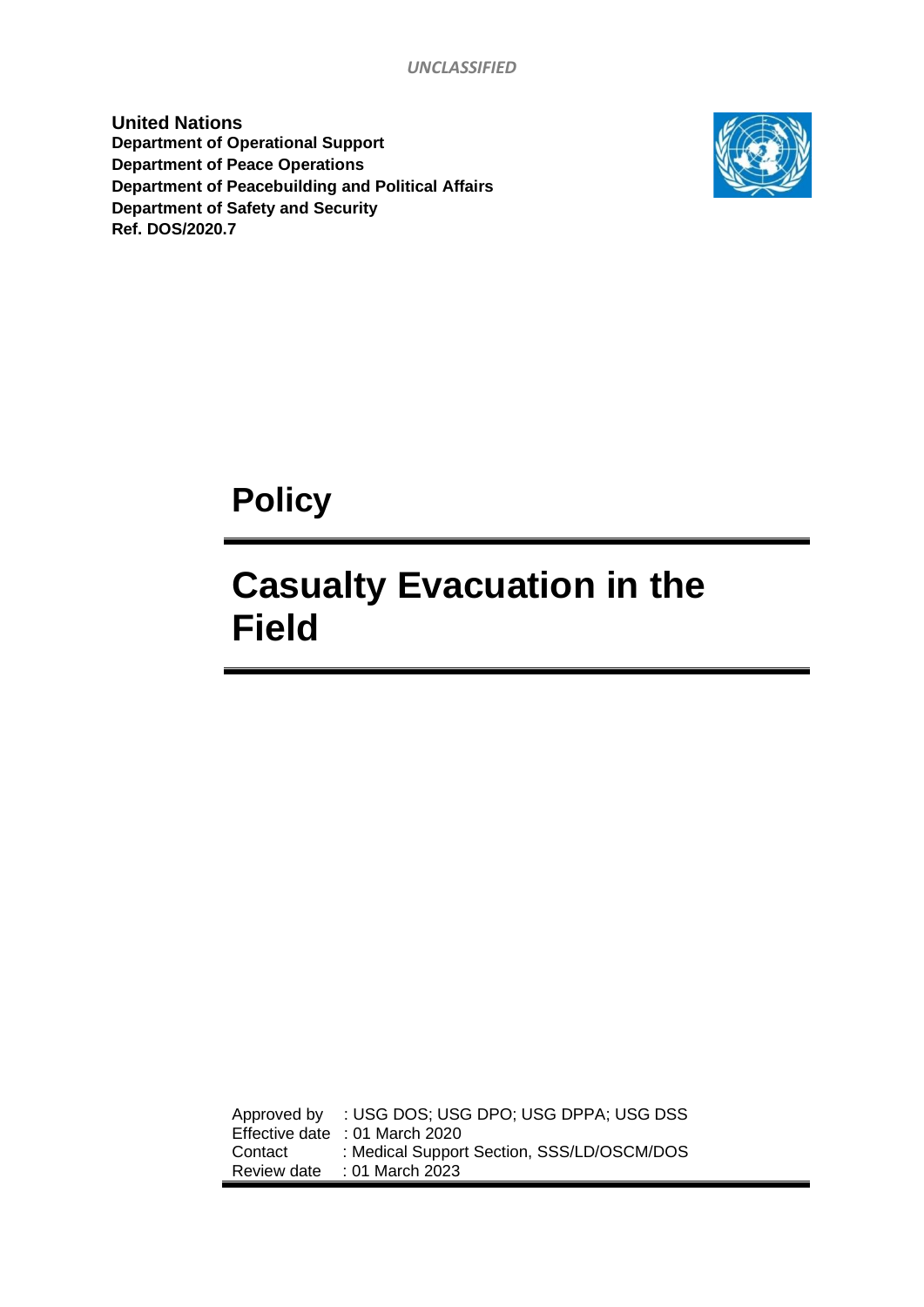## Table of Contents

| D.1   |                 |  |                                                                                                                                                                                                                                                                              |  |
|-------|-----------------|--|------------------------------------------------------------------------------------------------------------------------------------------------------------------------------------------------------------------------------------------------------------------------------|--|
| D.2.  |                 |  |                                                                                                                                                                                                                                                                              |  |
| D.3.  |                 |  |                                                                                                                                                                                                                                                                              |  |
| D.4.  |                 |  |                                                                                                                                                                                                                                                                              |  |
| D.4.1 |                 |  |                                                                                                                                                                                                                                                                              |  |
|       | D.4.2           |  |                                                                                                                                                                                                                                                                              |  |
| D.5.  |                 |  |                                                                                                                                                                                                                                                                              |  |
|       | D.5.1           |  |                                                                                                                                                                                                                                                                              |  |
|       | D.5.2           |  |                                                                                                                                                                                                                                                                              |  |
|       | D.5.3           |  |                                                                                                                                                                                                                                                                              |  |
|       |                 |  |                                                                                                                                                                                                                                                                              |  |
| E.1.  |                 |  |                                                                                                                                                                                                                                                                              |  |
|       | E.1.1           |  |                                                                                                                                                                                                                                                                              |  |
|       | E.1.2           |  |                                                                                                                                                                                                                                                                              |  |
|       | E.1.3           |  |                                                                                                                                                                                                                                                                              |  |
|       | E.1.4           |  |                                                                                                                                                                                                                                                                              |  |
| E.2.  |                 |  |                                                                                                                                                                                                                                                                              |  |
|       | E.2.1           |  |                                                                                                                                                                                                                                                                              |  |
|       | E.2.2           |  |                                                                                                                                                                                                                                                                              |  |
|       | E.2.3           |  |                                                                                                                                                                                                                                                                              |  |
|       | E.2.4           |  |                                                                                                                                                                                                                                                                              |  |
|       | E.2.5           |  |                                                                                                                                                                                                                                                                              |  |
|       | E.2.6           |  |                                                                                                                                                                                                                                                                              |  |
|       | E.2.7           |  |                                                                                                                                                                                                                                                                              |  |
|       | E.2.8           |  |                                                                                                                                                                                                                                                                              |  |
|       | E.2.9           |  |                                                                                                                                                                                                                                                                              |  |
|       |                 |  |                                                                                                                                                                                                                                                                              |  |
|       |                 |  |                                                                                                                                                                                                                                                                              |  |
| H. .  |                 |  |                                                                                                                                                                                                                                                                              |  |
| T.    |                 |  |                                                                                                                                                                                                                                                                              |  |
|       |                 |  |                                                                                                                                                                                                                                                                              |  |
|       |                 |  |                                                                                                                                                                                                                                                                              |  |
|       | <u>B.</u><br>F. |  | CASEVAC SERVICES FOR NON-MISSION INDIVIDUALS AND ENTITIES  9<br>Under-Secretary-General for Peacebuilding and Political Affairs 11<br>Principal/Chief Security Adviser/Chief Security Officer14<br>Commanding Officer / Manager of Receiving Medical Treatment Facilities 14 |  |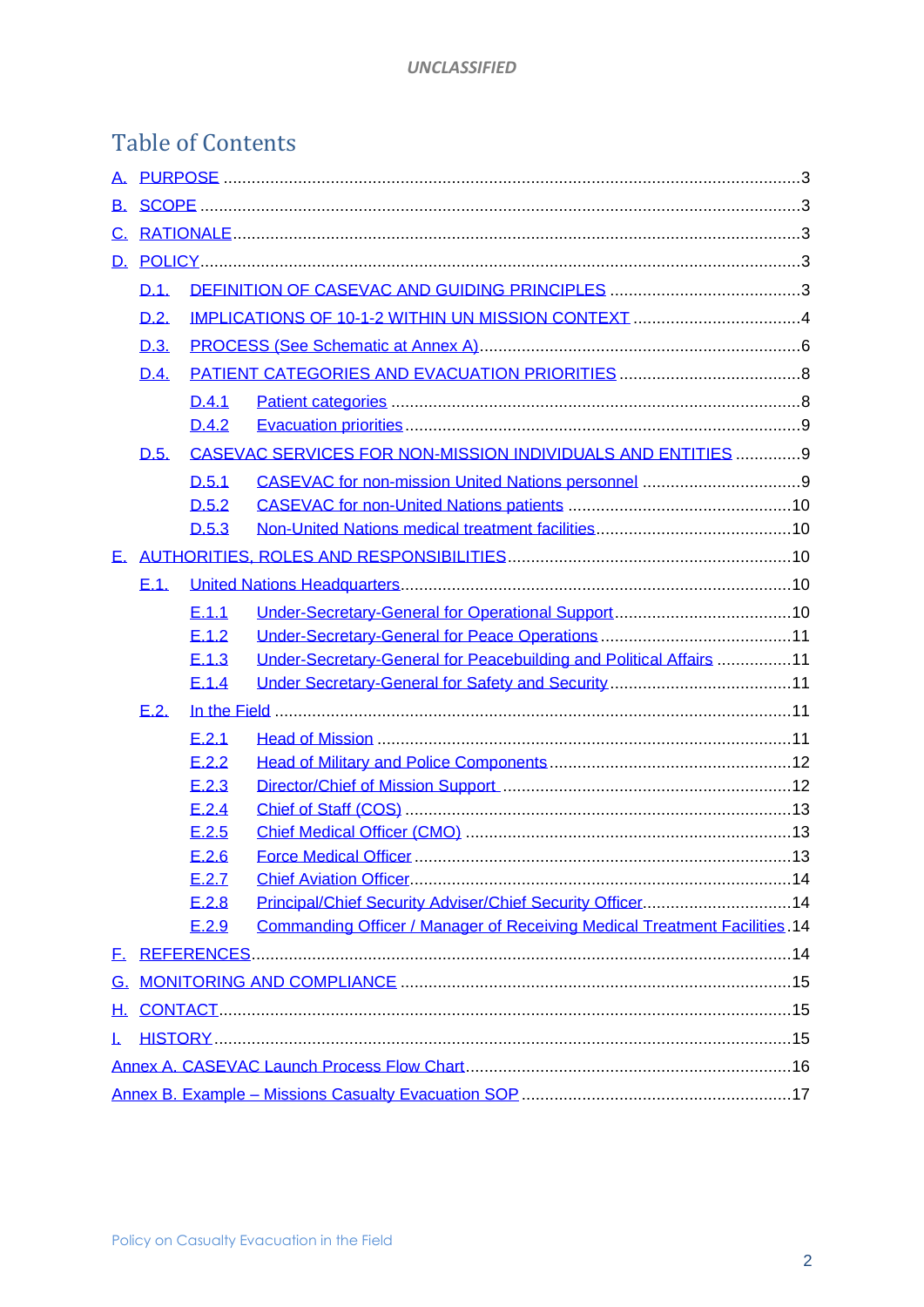## **POLICY ON CASUALTY EVACUATION IN THE FIELD**

#### <span id="page-2-0"></span>**PURPOSE**

 $1.$ The purpose of this document is to provide policy direction on the management of casualty evacuation (CASEVAC) across United Nations (UN) field missions. The policy adopts a patient centred approach where timeliness and speed of evacuation are paramount.

#### <span id="page-2-1"></span>B. SCOPE

 $2.$ This Policy applies to all UN field missions administered by the Department of Peace Operations, Department of Peacebuilding and Political Affairs and Department of Operational Support. It does not address resourcing implications and defers to Mission leadership to prioritise resources to meet CASEVAC tasks. Medical evacuation (MEDEVAC)<sup>1</sup> operations and the transportation of human remains are not within the scope of this policy.

### <span id="page-2-2"></span>**RATIONALE**

 $\mathcal{S}$ UN field and special political missions are typically conducted in a high threat and austere operating environment. This drives the requirement for the UN to provide capabilities for the evacuation and treatment that recognises there is direct correlation between timely evacuation and survival in those suffering traumatic injury and acute life-threatening medical conditions. Efficient evacuation requires the orchestration of a range of organisations and assets. This Policy articulates the tangible actions required for timely evacuation of UN personnel from the point of injury/illness (POI) to an appropriate medical treatment facility (MTF)2.

### <span id="page-2-3"></span>**POLICY**

#### <span id="page-2-4"></span>**D.1. DEFINITION OF CASEVAC AND GUIDING PRINCIPLES**

- $\mathbf{4}$ . CASEVAC is defined as the evacuation of a casualty<sub>3</sub> from the POI to the closest appropriate MTF, utilising the most effective means of transportation. <sup>4</sup> It is a continuum of care that supports a resuscitative process from the POI, through evacuation, into surgery and on to intensive care where this is required.
- 5. Responsibility for the Mission's casualty evacuation system rests with the Head of Mission (HoM), though normally managed by the Director or Chief of Mission Support (DMS/CMS) and Chief Medical Officer (CMO) or other officials delegated to fulfil this task. The CASEVAC system must be simple in structure, lean in management and easily understood by those who use it.

<sup>3</sup> Casualty here is used to mean those suffering a trauma injury and those with sudden onset, acute life-

<sup>1</sup> Medical evacuation (MEDEVAC) is the process of evacuation from one medical facility to another. Once a casualty has been admitted to a medical facility, all onward movement for medical purposes is considered to be MEDEVAC.

<sup>2</sup> MTFs are UN Level 1, 1+, 2 and 3 medical facilities. Surgical intervention is available at all levels from Level 2 and may be available in some Level 1+ facilities.

threatening conditions requiring immediate expert medical intervention.

<sup>4</sup> In extremis, this may mean exploiting any means of transport available.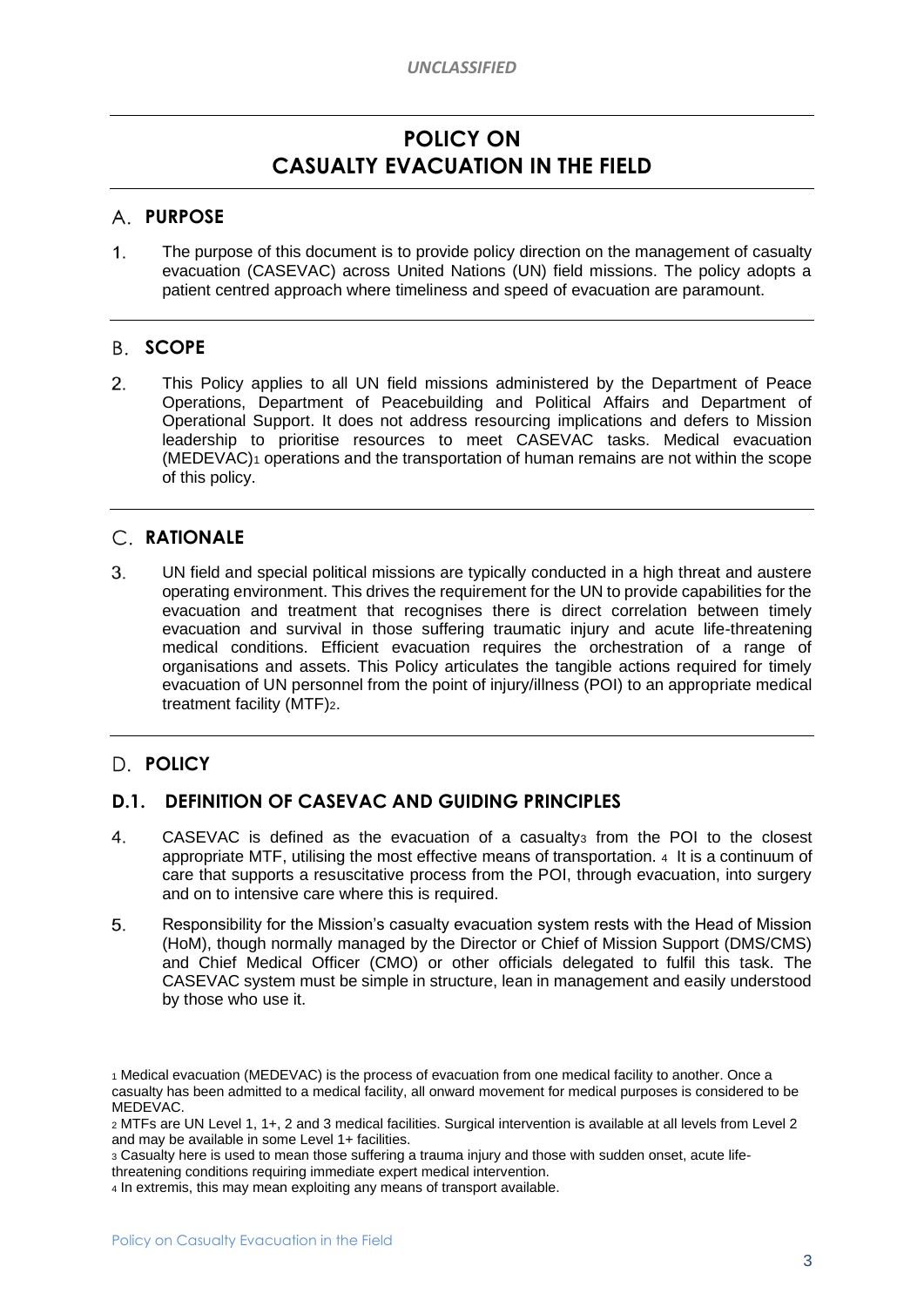- 6. CASEVAC takes priority over all other Mission activities except actions to counter immediate threats to UN personnel. CASEVAC operations will be further prioritised taking into consideration the category and number of patients.
- 7. In the case of penetrating trauma, there is no inflection point in time after injury at which death or residual disability rates rise sharply, rather there is a progressive, largely linear, increase. Consequently, delay in treatment leads to an increased rate of death and disability. For operational health planning purposes, guidelines have emerged that seek to trade-off clinical need against operational risk. The metric adopted in the UN system is the "10-1-2" guideline5; this requires:
	- **10** Immediate life saving measures are applied by personnel trained in first aid. Bleeding and airway control for the most severely injured casualties is to be achieved *within 10* **minutes** and a casualty alert message transmitted.
		- **1** Advanced resuscitation / treatment is commenced by emergency medical personnel *within 1 hour* of injury / illness onset.
		- **2** Where required damage control surgery (DCS) is commenced as soon as practicable, **but no later than 2 hours** after injury / illness onset<sub>6</sub>.
- 8. To meet this demanding timeframe a philosophy of *'ownership at the highest level and execution at the lowest level'* will be adopted (see para 17). While the ownership of the CASEVAC system is invested in senior mission leadership, authority to launch CASEVAC operations is devolved to the lowest practical level<sup>7</sup> without *the need to seek permission from* the 'ownership level'.

#### <span id="page-3-0"></span>**D.2. IMPLICATIONS OF 10-1-2 WITHIN UN MISSION CONTEXT**

- 9. **Resources.** Adherence to the 10-1-2 guideline should be given equal weight to that of other mission essential planning factors when establishing the mission medical system structure. It demands that a matrix of ground and aerial evacuation platforms is provided and that there are enough MTFs able to provide resuscitative surgery. This may be a mix of Contingent, UN owned, contracted and host nation capabilities. In peacekeeping missions, all available assets will be referenced in the Mission Health Support Plan (HSP) as should associated assets, such as attack helicopters, needed to support CASEVAC operations. Responsibility for the Mission's health system ultimately rests with the Head of Mission (HoM), though managed by the Director or Chief of Mission Support (DMS/CMS) and Chief Medical Officer (CMO) or other official delegated to fulfil this task.
- $10<sub>1</sub>$ **Risk management.** If adherence to the 10-1-2 guideline is not achievable, the HoM must decide whether or not the risks are acceptable within the provisions of the mission mandate. This decision should be based on a comprehensive risk assessment including advice from the CMO and articulated in the Mission HSP. Formal risk acceptance should also be notified to the Medical Director at UNHQ for information.<sup>8</sup>
- $11.$ The CMO must ensure that the mission leadership has a clear understanding of the medical risks for which they are responsible. If the HoM decides to accept risks related to a

<sup>5</sup> The 10-1-2 guideline was developed in relation to the type of penetrating trauma typically seen on the battlefield. As UN personnel are exposed to these types of injury, this guideline informs the structure of UN CASEVAC systems. See Reference A.

<sup>6</sup> The 10-1-2 guideline cumulative; the total time lapse between injury/onset and surgery should be under two hours (120 minutes).

<sup>7</sup> The lowest possible level will be the Designated Operations Centre or Centers where CASEVAC responsibilities can be devolved, including to the sector level as required.

<sup>8</sup> Collection of epidemiological data across missions and over time against specific risk profiles allows the UN to better understand the risks being accepted and provides the basis for informed decision making int the future.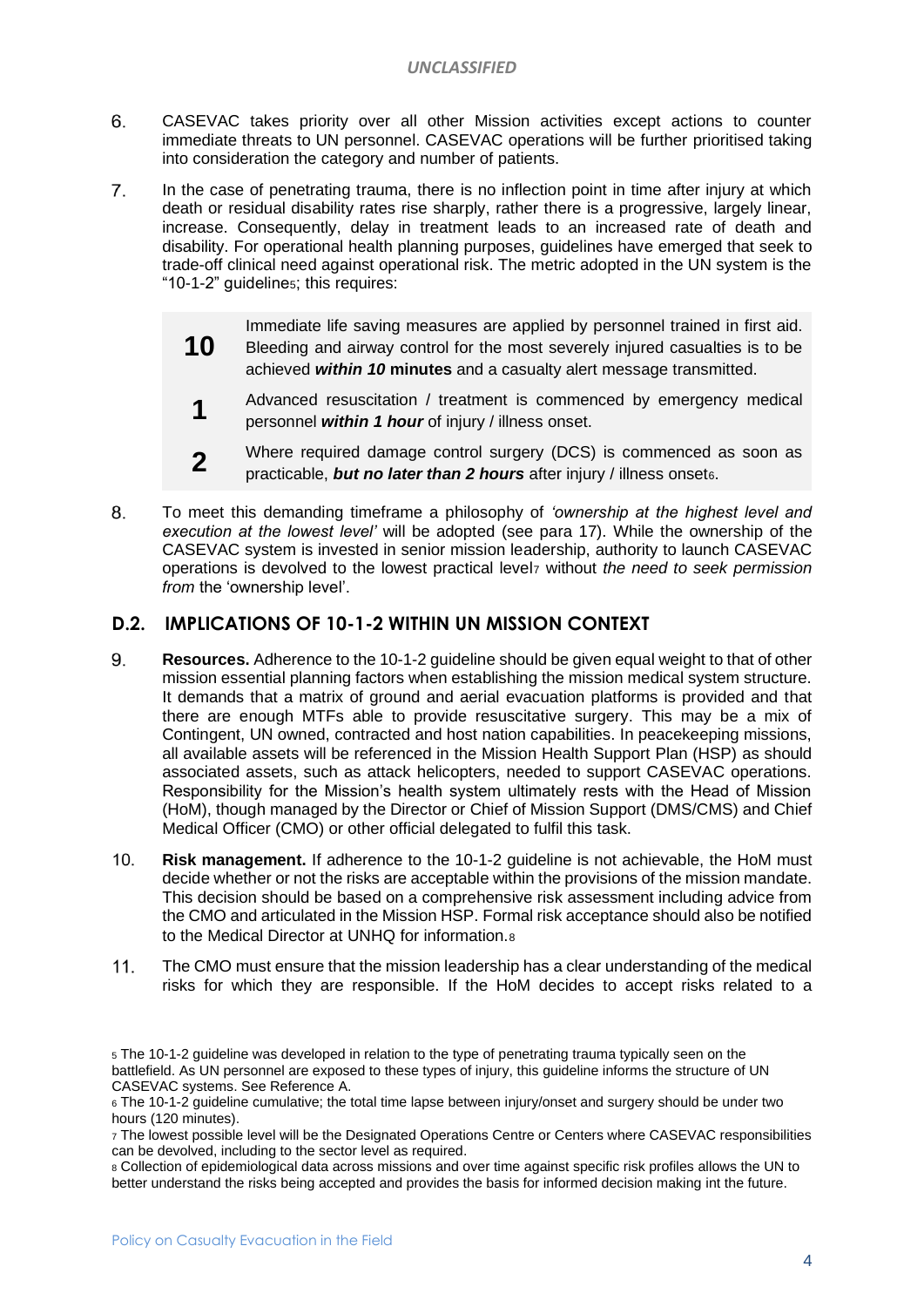#### *UNCLASSIFIED*

foreseeable inability to implement elements of the 10-1-2 guideline, this should be formally detailed in the Mission Plan, risk register or Health Support Plan (or other appropriate document) and every reasonable effort should be made to mitigate the risk. The decision to accept risks of non-implementation should be regularly reviewed by the mission leadership; and, if or when circumstances allow, or the risk profile changes to a level unacceptable to the HoM, the deviation from the timelines should be rectified, or operations modified so that risk exposure is reduced to an acceptable level.

- $12.$ **First Aid.** Actions taken in the first minutes after injury are among the most important in determining survival. Consequently, all military and police personnel deployed in any UN Mission should be trained and certified in basic trauma First Aid to the UN directed standard and supplied with trauma focussed equipment to facilitate 'Self' and 'Buddy First Aid'9. Additionally, in locations where the Security Risk Management process has identified the need for a First Responder Programme, the Head of Mission, in their function as the Designated Official (DO), will appoint the United Nations Security Management (UNSMS) First Responders from among civilian personnel (please refer to Security Policy Manual Chapter IV Section A on Security Risk Management and Security Management Operations Manual Chapter III on Guidelines on First Responder Programme).<sup>10</sup> Equipment and training must emphasise the control of catastrophic bleeding and securing a patent airway.
- $13.$ **First Responders and extended field care**. First Responders are individual non-medical personnel trained in advanced First Aid who are able to treat a casualty at the POI for an extended period before emergency medicine trained personnel arrive.<sup>11</sup> Within the UN, First Responders are referred to as Field Medic Assistants (FMA). They must be trained to manage a casualty for an extended period until emergency care personnel arrive. Consequently, their skills extend beyond the initial care of the first 10 minutes and sometimes beyond the first hour of the 10-1-2 metric. First Responders must be equipped appropriately to fulfil this role12.
- $14.$ **Emergency care personnel.** Emergency care personnel are normally members of the health services/medical branch of the of the Troop/Police Contributing Country (TCC/PCC) or civilian UN or contracted staff employed to fulfil this role. This includes ambulance crew, field/combat medical technicians, paramedics, nurses and doctors trained in pre-hospital trauma care.
- $15.$ **En-route care.** Evacuation must be effected by a team able to deliver advanced emergency medical care en-route, irrespective of the platform used. In the case of Aeromedical Evacuation Teams (AMET), the team will be led by a doctor trained in pre-hospital emergency care.13
- 16. **Initial surgery.** The initial surgical intervention is conducted within the philosophy of Damage Control Surgery (DCS) with rapid onward medical evacuation (MEDEVAC) for definitive care if required.

<sup>9</sup> This must meet the standard of the UN Buddy First Aid Course (UNBFAC) as a minimum.

<sup>10</sup> These First Responders includes those civilian personnel who successfully complete the Emergency Trauma Bag First Responder Course (ETB FRC) and/or the Individual First Aid Kit (IFAK) course.

<sup>11</sup> First responders must be able to deal with those factors resulting in most trauma deaths, the so called 'lethal triad'.

<sup>12</sup> Minimum first aid equipment requirements have been included in Reference B. The equipment provided is more comprehensive than that of the IFAK and is designed for team use.

<sup>13</sup> The standard UN staffing requirement for an AMET provides for two sub-teams each consisting of one doctor and two nurses or paramedics – total six personnel – trained in emergency care and aeromedical evacuation. In the absence of internationally agreed standards of training for certain medical specialisations - notably Emergency Medicine - the required clinical skill set, and necessary credentialing documentation required to support these, are defined by the Medical Director UNHQ. All personnel filling these positions will be subject to a formal UNHQ led credentialing process. Minimum equipment requirements for an AMET are articulated in Reference B, Chapter 3, Annex C, Appendix 8.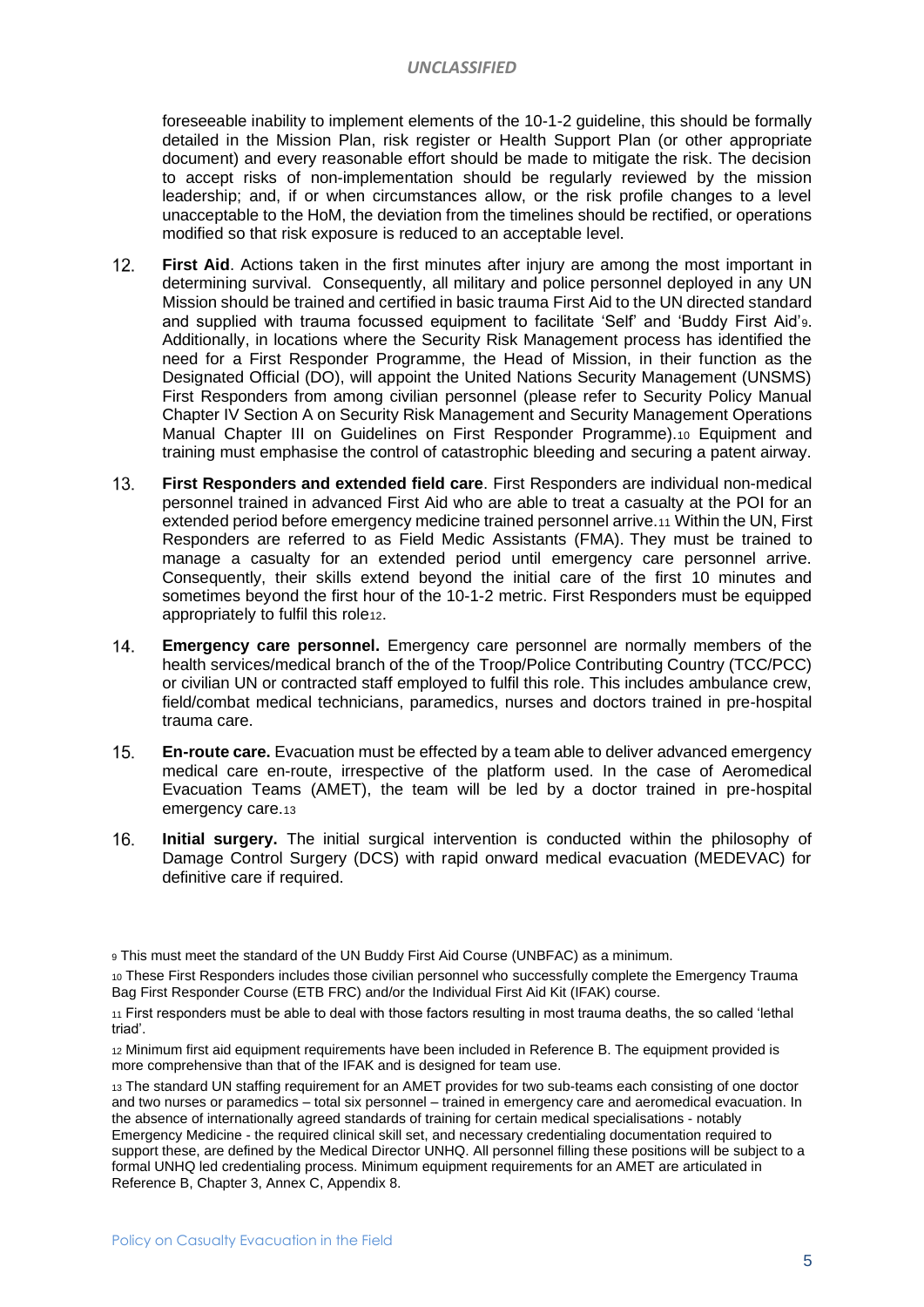$17.$ **Command and control philosophy.** While the ownership of the CASEVAC system is invested in a senior Mission leader – normally the DMS/CMS – authority to launch CASEVAC operations will be devolved to the lowest practical level without *the need to seek permission from* the 'ownership level'. Timely evacuation requires high levels of trust between the senior leader and those subordinates given delegated authority to execute CASEVAC operations. In most missions, launch authority will be delegated to a headquarters staff with situational awareness of the security, air and medical asset situation across the whole mission area. In larger missions, where Field Offices, Sector Headquarters are established at the sub-national level (Heads of Office, Police, Military Sectors), authority for CASEVAC operations may be decentralised and delegated to these headquarters where appropriate. This will require staff in those headquarters to undertake Duty Officer functions as articulated below in the Process section. The Mission Operational and Health Support Plans must articulate where delegated authorities within the CASEVAC system rest.

**Temporary allocation of resources and Operational Control (OPCON).** Health support is a key component of operational planning. The availability of CASEVAC capabilities must be taken into account in operational planning on all levels. Risks to timely evacuation, such as adverse weather conditions or technical impediments, must be reflected in mission planning and execution and may constrain operational activity. Risk mitigation may involve the temporary relocation of treatment and evacuation assets. During the conduct high-risk operations, it may be necessary for a specified time period – typically for the duration of the high-risk operation – to allocate resources, particularly helicopters with an Aero-Medical Evacuation Team (AMET), exclusively to support these operations. This would include the temporary operational control of these assets in response to a CASEVAC as necessary. This allocation is approved by the HoM. Command and Control (C2) arrangements must be aligned to the DPO-DOS Policy on Authority, Command and Control (Reference C).

18. **Special Political Missions (SPM)**. In SPMs where a designated operations centre which could coordinate CASEVAC support does not exist, the HoM will need to establish a system for the management of wounded, injured or ill individuals tailored to the needs of the mission. The system should seek to comply with the 10-1-2 guideline and align with the processes articulated in this policy using a combination of UN and other assets available in the mission area. Once established, the system should be tested on a periodic basis as for other missions. The HOM is to appoint an individual responsible for the CASEVAC system and this should be articulated in the Mission Operational and Health Support Plans.

### **D.3. PROCESS (See Schematic at Annex A)**

- 19. **Alert message**: As soon as possible after injury an alert message must be transmitted to a Mission Designated Operations Centre (DOC)<sup>14</sup> to initiate a CASEVAC response. The alert message format will be defined in the mission CASEVAC SOP but mandatorily comprises of these minimum four separate pieces of information:
	- Location of event, including grid reference and callsign.
	- Nature of incident (IED strike, motor vehicle accident etc).
	- Actions currently being taken at the scene (treatment and security).
	- Number of casualties and special resources required due to the patients' conditions.15
- 20. Verbal transmission of this information should be direct from the incident site to the DOC where the Mission communications architecture facilitates this. Where this is not

<sup>15</sup> An example alert message format - "the '9 liner" - appears in the SOP template at Annex B.

<sup>14</sup> The Mission Health Support Plan and CASEVAC SOP should clearly articulate a single designated operations centre (this may be the JOC, MOC, TOC, MAOC, POC, MSC etc) responsible for CASEVAC operations, this may be at 'Mission' level or where appropriate delegated to Sector level as per paragraph 16. The Head of Mission is to designate which HQ will own the Designated Operations Centre responsibility.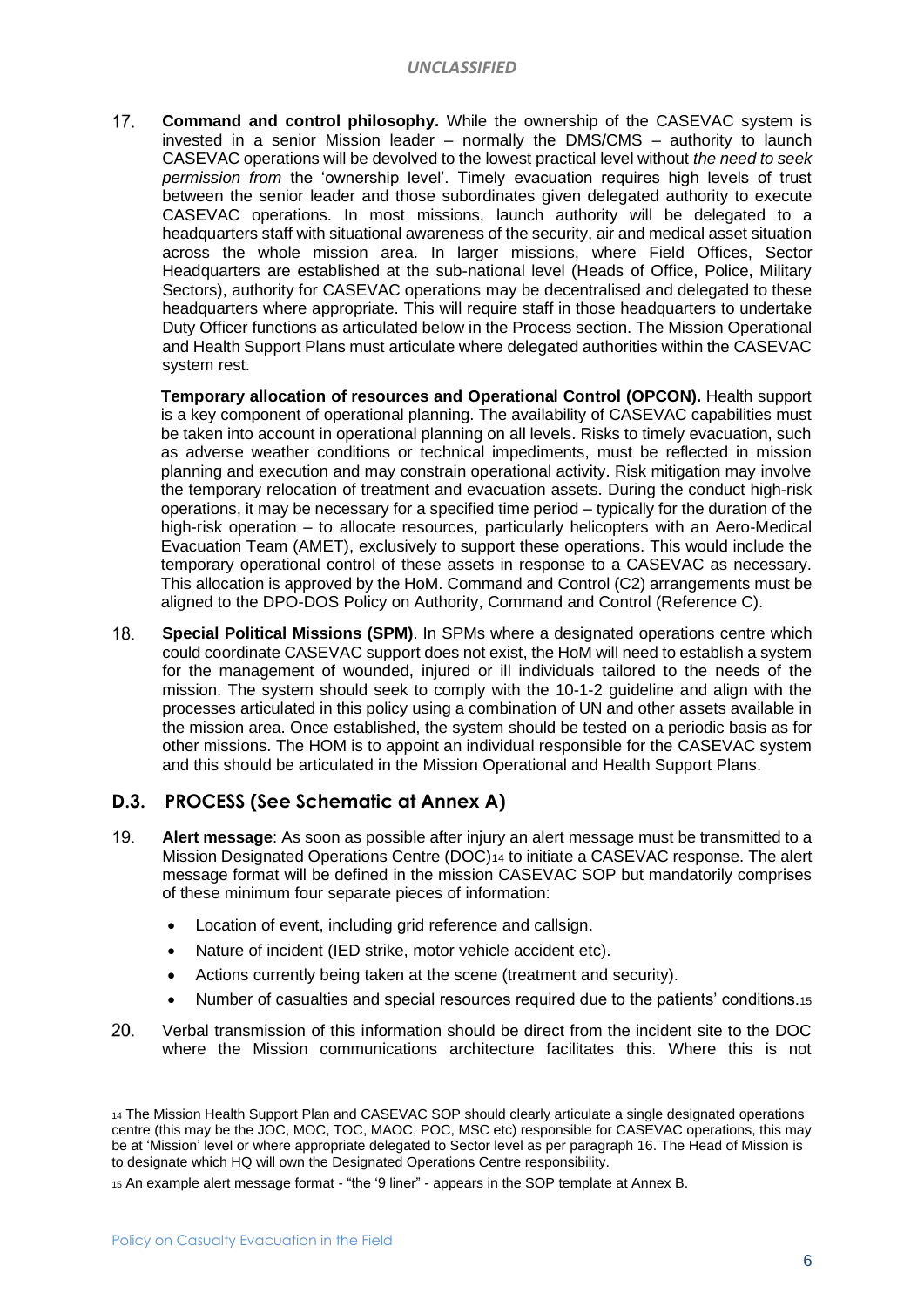achievable, as few intermediate nodes as possible should be involved in the passage of this information. Intermediate HQs between the incident site and the DOC – such as Battalion, Sector and UNPOL HQs – will be bypassed during the initial alert message where the communications architecture permits, although these HQs must be informed as soon as reasonably practical. Receipt of the alert message by the DOC *MUST* trigger a speedy CASEVAC response.

- $21.$ **Warning Order (WngO).** On receipt of Alert Message, the DOC Duty Operations Officer (D/OpsO) issues an immediate WngO to those assets most likely to be used for the evacuation, typically a helicopter unit, Aeromedical Evacuation Team (AMET) and a receiving MTF; typically, a Level 2 facility. Where there may be several alternative assets that could be used to fulfil a task, a WngO should be communicated to all pending final determination as to the precise assets required. The WngO should include all information from the Alert Message. Where not co-located, AMETs that have received a WngO must move immediately to the location of their designated evacuation platform.
- 22. **Launch consult.** Immediately after, or simultaneously with the issuing of the WngO, the D/OpsO will consult with the Duty Air Operations Officer (D/Air OpsO)<sup>16</sup> and Duty Evacuation Medical Officer (D/EvacMO) to confirm the requirement for the CASEVAC launch, clarify the aviation and general security situation (a formal Emergency Ground Risk Assessment – EGRA – may be required in some high risk missions $17$ ) and confirm a receiving MTF.<sup>18</sup> Once these three authorities have confirmed the need for CASEVAC launch, the D/OpsO will transmit the launch authority to the aviation or ground evacuation asset and the associated AMET/evacuation team.<sup>19</sup> They will also inform the receiving MTF and provide an estimated time of arrival (ETA) and estimated number of casualties. If for any reason the D/OpsO and D/Air OpsO cannot rapidly obtain medical advice, they have authority to launch a CASEVAC without reference to the D/EvacMO. The D/OpsO may also authorise the use of ground evacuation assets without reference to the D/Air OpsO when air evacuation is not required. Where air evacuation is to be used, the D/Air OpsO must confirm the launch in order to comply with aviation safety requirements.<sup>20</sup> The D/OpsO is responsible for all aspects of coordinating the CASEVAC process from receipt of the alert message to the arrival of the last patient at an MTF.
- 23. **Coordinating information.** The D/OpsO is to ensure that coordinating information is known to those at the incident site, Air Ops and the evacuation asset/AMET (air or ground), this information is required before they issue the launch authority. This includes:
	- Grid reference of incident.
	- Grid reference of helicopter Landing Site (HLS)/pick-up point if different from incident.
	- Call signs of evacuation asset and incident site commander.
	- Main and any alternate radio frequencies.
	- Number of casualties expected to be moved.
	- Name and location of receiving Medical Treatment Facility (MTF).
	- EGRA information (if required).
- 24. **Casualty situation report (CASSITREP).** The purpose of a casualty situation report is to inform the D/EvacMO of the status of the casualty. This is usually compiled by first responders who must be trained and equipped to provide the information required. This

<sup>16</sup> Typically located in the Mission Air Operations Centre (MAOC). See Reference D.

<sup>17</sup> An example EGRA format appears in the SOP template at Annex B.

<sup>18</sup> There may be more than one MTF where there are multiple casualties.

<sup>19</sup> The D/OpsO may delegate the task of transmitting the launch authority to the relevant aviation unit and MTF to the D/AirOpsO and D/EvacMO respectively *where doing so will speed the process.*

<sup>20</sup> The Mission CASEVAC SOP must state who (by appointment) the D/OpsO is to contact if there is disagreement on the launch decision between the D/OpsO and D/Air OpsO for a final decision on launch.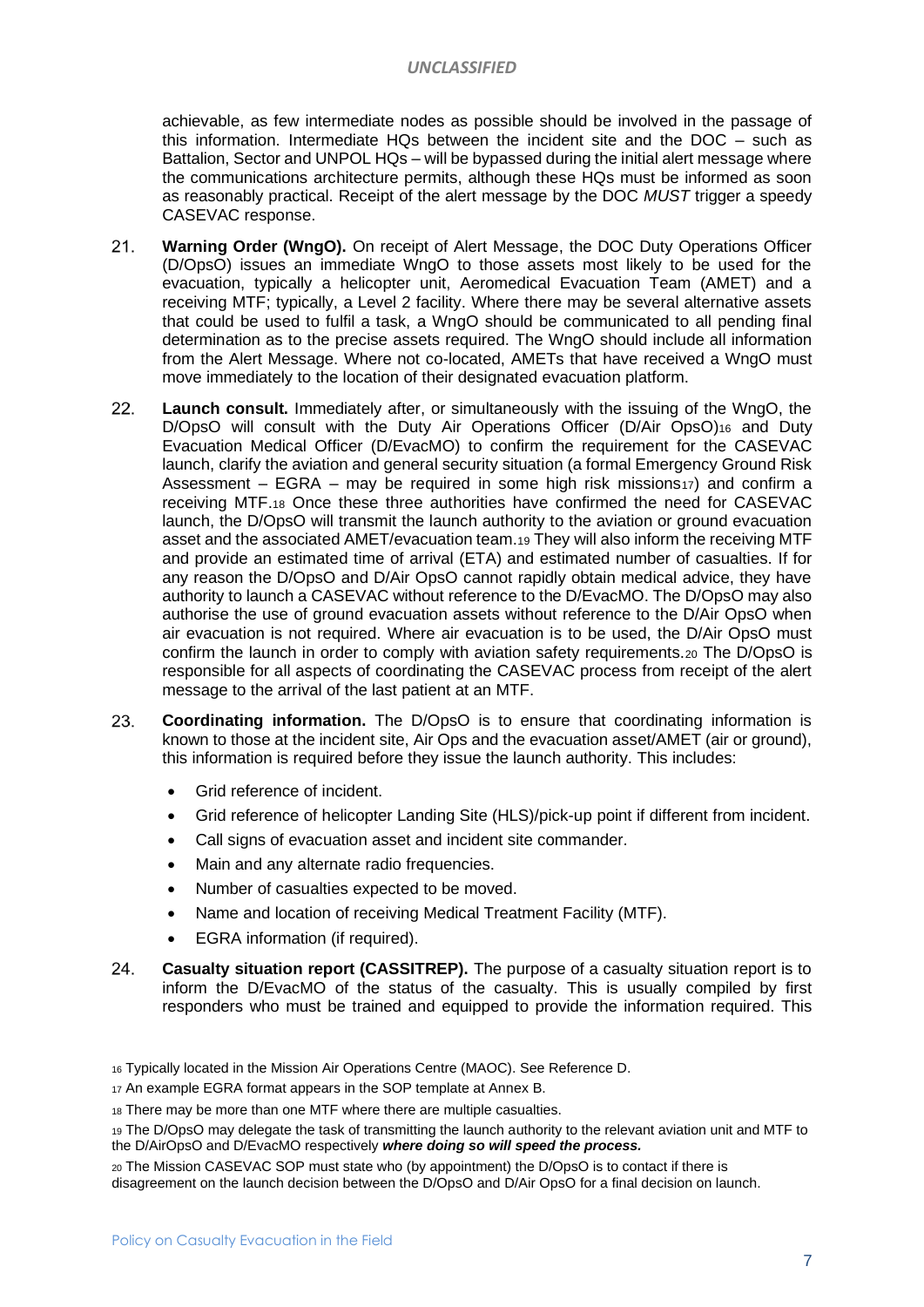#### *UNCLASSIFIED*

report should be updated and transmitted at regular intervals to the D/EvacMO at the DOC where the communications architecture permits. The D/EvacMO is to transmit all relevant clinical information to the receiving MTF(s) – and AMET teams en-route if possible – including the number of casualties they can expect to receive and estimated time of arrival. A CASSITREP *is not* required to make a launch decision and receipt of this information must not delay this decision.<sup>21</sup>

- 25. **First Medical Report (FMR):** The FMR is provided by the MTF(s) receiving casualties and transmitted directly to the D/EvacMO within one hour of a casualty's arrival. This report informs the mission leadership of the status of the casualty and forms the basis for a decision on possible further medical evacuation (MEDEVAC).<sup>22</sup>
- 26. **'Need to know'**. During the launch approval process, there is no need to routinely consult or inform individuals outside the DOC however this must be done by the D/OpsO, or their staff, as soon as reasonably practical after all other higher priority coordinating actions are complete. This information can, in most cases, be transmitted by email during the normal working day, although may require telephone communication out of routine working hours. Those not directly involved in the decision making and coordination of the CASEVAC must refrain from seeking information from the DOC staff until after casualties have arrived at the receiving MTFs, however, within the capacity of the DOC and the incident being managed, the D/OpsO through should keep key external stake holders informed.
- 27. **After Action Review (AAR)**. Within 72 hours of a CASEVAC event, the CMO is to conduct a formal AAR to confirm the CASEVAC processes and identify lessons learned and make recommendations for improvement to the system. This is to be submitted to the CMS/DMS or individual appointed by the HOM for the overall quality management of the CASEVAC system.

#### **D.4. PATIENT CATEGORIES AND EVACUATION PRIORITIES**

#### **D.4.1 Patient categories**

- 28 For the purposes of this policy, patients are triaged and categories in relation to the priority of medical attention and evacuation are as follows:<sup>23</sup>
	- **Category Alpha (Critical)**. Life is immediately threatened. Rapid evacuation, urgent resuscitation and/or surgery are required to save life, limb or sight. In the absence of immediate and appropriate medical and/or surgical procedure, there will be a significant chance of mortality or significantly increased morbidity.
	- **Category Bravo (Urgent)**. Life, limb or eye is in serious jeopardy. Evacuation should be conducted as soon as possible. This category remains a priority for stabilisation, treatment at point of injury and evacuation except that predicted deterioration or a negative outcome is unlikely within six hours.
	- **Category Charlie (Delayed or Hold)**. Life, limb or eye is not in serious jeopardy. Evacuation should be affected as soon as a suitable transport mode is available. This category remains a priority for medical attention. The mechanism and localisation of injury/illness do not predict a negative outcome in the next 24 hours.
	- **Category Delta (Expectant).** Casualties who have injuries inconsistent with survival. They will be evacuated after other Category Bravo patients.
- 29. Triage of patients into these categories is dynamic and may be changed as they are reassessed while awaiting evacuation or when assessed by a more senior clinician during any stage of the evacuation. For example, an AMET doctor arriving at the scene of a mass

<sup>22</sup> An example FMR format appears in the SOP template at Annex B.

<sup>21</sup> An example CASSITREP message format appears in the SOP template at Annex B.

<sup>23</sup> Categorisation of casualties is conducted on site by the individual with the highest level of clinical training.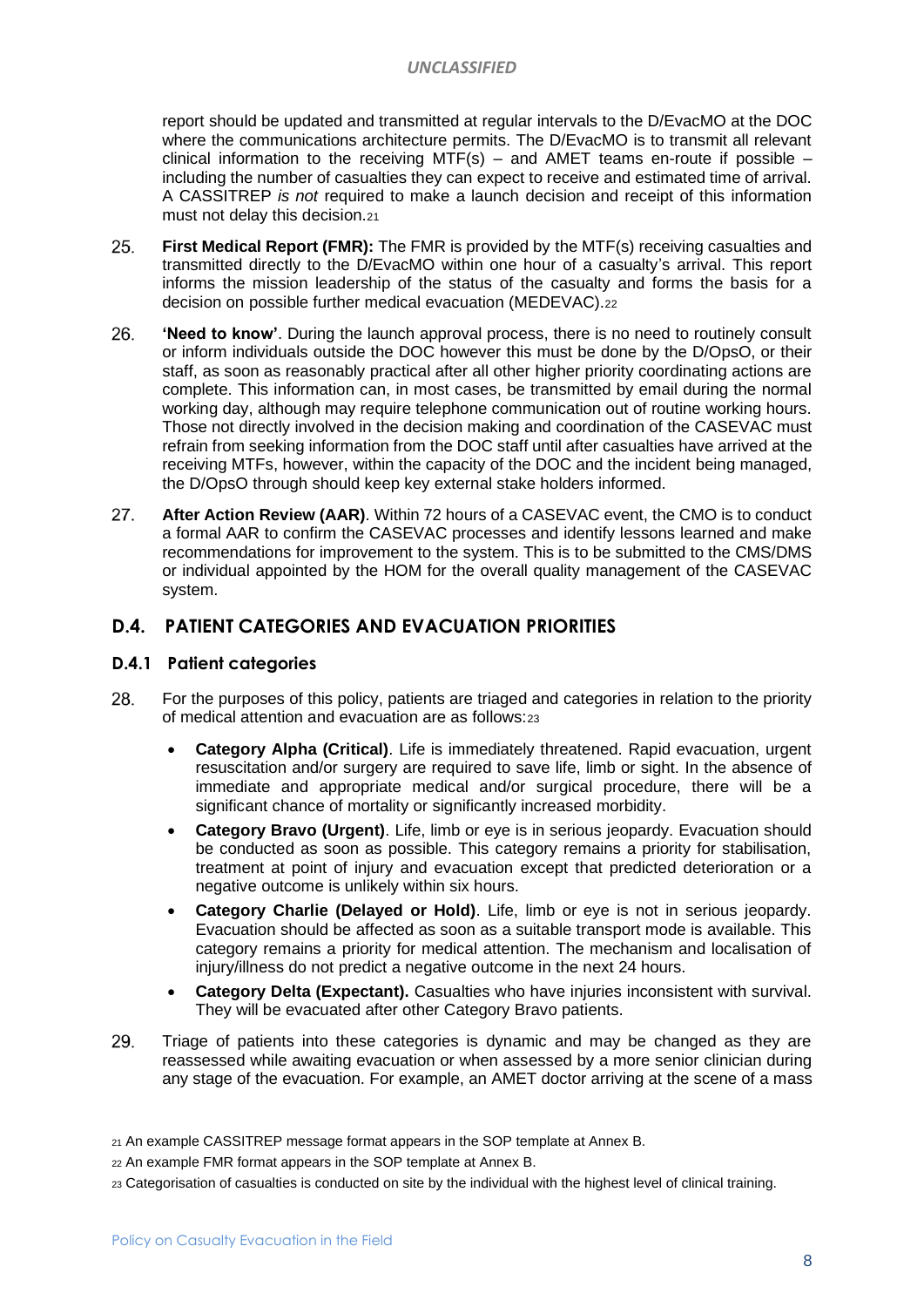#### *UNCLASSIFIED*

casualty event where there is no doctor, may re-triage casualties if the number exceed the capacity of the aircraft to ensure the most ill/injured are moved first.

#### <span id="page-8-0"></span>**D.4.2 Evacuation priorities**

- $30<sub>1</sub>$ **General principles**. CASEVAC takes priority over all other Mission activities except actions to counter immediate threats to UN personnel. CASEVAC operations will be prioritised taking into consideration the category and number of patients.
- $31.$ **Mass casualty incident**. A mass casualty incident (MCI) occurs when the number of live patients is greater than the resources available to evacuate or treat them in a timely manner and where delay is likely to result in otherwise preventable death. A MCI is usually declared 'bottom up', from each level of command or medical facility. A MCI may have a significant impact on current operations and therefore needs to be managed 'top down'. Where an MCI has been declared the CMO or their nominated delegate must be available in the DOC in order to advise on the regulation of casualties to appropriate MTFs and the use of clinical and evacuation resources. The principles of treatment may need to be changed from focusing on the individual patient needs to achieve the best outcome for the greatest number of casualties. A MCI may also be declared 'top down' by the D/OpsO on the advice of the D/EvacMO or CMO. Once a mass casualty incident has been declared, the following principles apply:
	- Category Alpha patients have the highest priority. These patients shall be evacuated directly to the most appropriate medical treatment facility;
	- Category Delta patients will be evacuated after Category Alpha and Bravo casualties;
	- Category Charlie patients shall remain at the point of injury/illness until all category Alpha, Bravo and Delta patients are evacuated.
	- Category Bravo and Charlie patients may first be evacuated to a Level I MTF for initial care in order to relieve pressure on Level 1+ (surgical), Level 2 and Level 3 facilities.
	- Should there be remaining capacity in a CASEVAC asset arriving at the MCI, but not required for additional category Alpha patients, evacuation of category Bravo and Charlie patients should not be delayed.
	- Personnel declared dead at the MCI site will be moved last using an appropriate method of transportation.

#### **D.5. CASEVAC SERVICES FOR NON-MISSION INDIVIDUALS AND ENTITIES**

#### **D.5.1 CASEVAC for non-mission United Nations personnel**

 $32<sub>1</sub>$ In mission areas where there is United Nations Country Team (UNCT), the United Nations Security Management System (UNSMS) develops Security Plans approved by the Designated Official in consultation with the Security Management Team, and in accordance with the relevant policies and guidelines of the UNSMS. The Security Plan(s) include a CASEVAC Plan as part of the medical plans. In mission settings, the Principal/Chief Security Adviser or the Chief Security Officer where relevant, supports the DO in including in the Security Plans, the CASEVAC plans, which have been developed and coordinated with the Senior Leaders responsible for the overall ownership/management of the CASEVAC system in the mission and UNSMS organizations. In this respect, they should all work together to ensure a cohesive response including in instances of incidents impacting both Mission and other UNSMS personnel.<sup>24</sup>

<sup>24</sup> UNSMS personnel are those personnel as defined by the UN-system wide policy on "Applicability of the United Nations Security Management System" (Security Policy Manuel Chapter III, Section A.)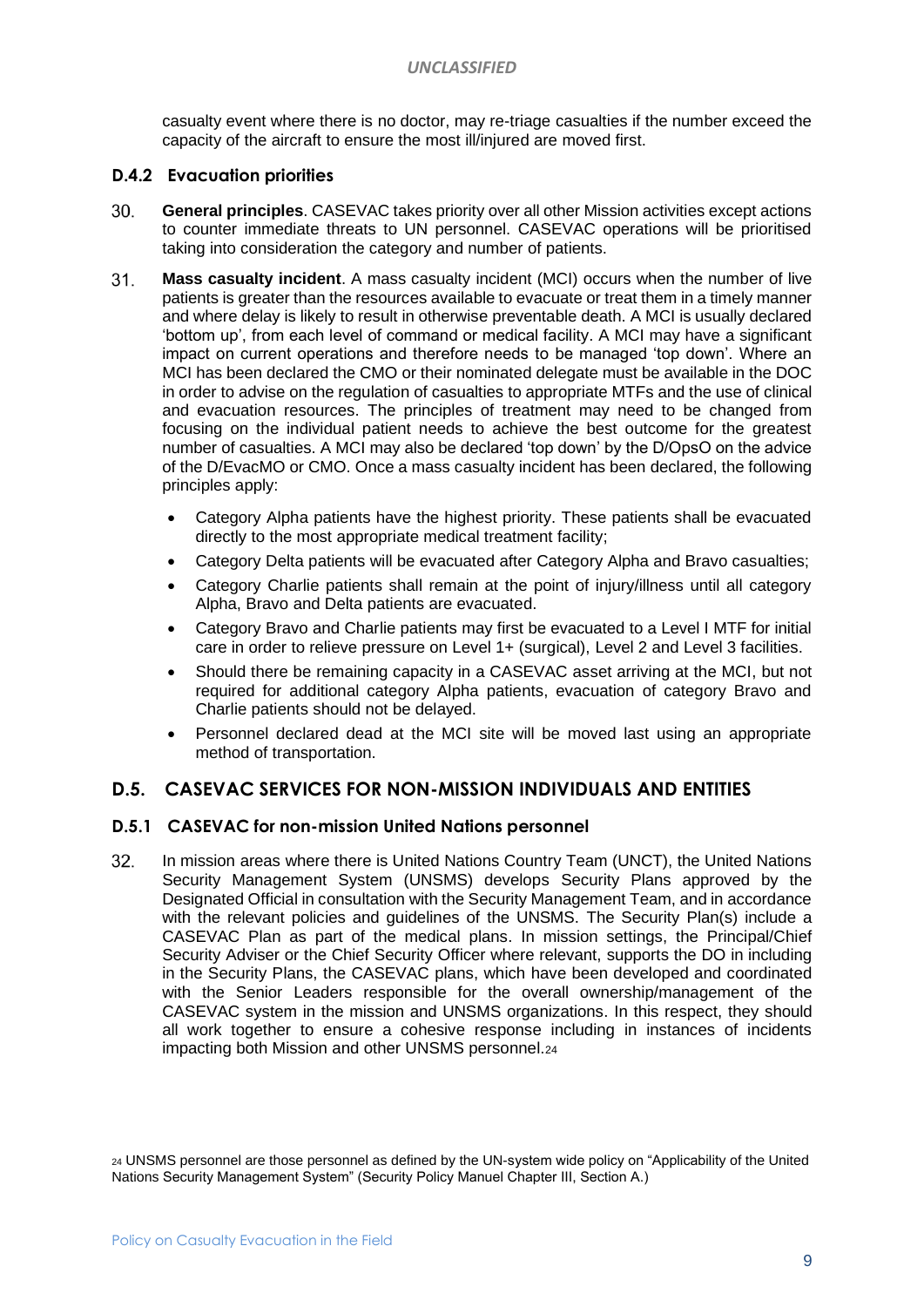#### <span id="page-9-0"></span>**D.5.2 CASEVAC for non-United Nations patients**

- 33. Hostile combatants and civilians injured by UN forces during the conduct of UN operations must be treated and evacuated along with UN personnel in order of clinical priority.<sup>25</sup> Evacuation of non-UN civilians will normally be to non-UN facilities and may be achieved in cooperation with local health services where available. Individuals deemed to be hostile combatants are to be evacuated to either a UN facility or other facility directed by the HoM in the HSP.<sup>26</sup>
- Non-UN patients who have been injured or become ill in circumstances that are not  $34$ attributable to UN action may also be provided CASEVAC assistance. This may be initiated upon request from a third-party (non-UN) through the Office of the Head of Mission or other Office as directed by the Head of Mission and be authorized by the HoM or by an individual delegated by them to make this decision. When mission CASEVAC assets are used for non-UN entities, the HoM or delegate must ensure that reserve capacities are available for the CASEVAC of UN personnel and other personnel where directed in their mandate.

#### <span id="page-9-1"></span>**D.5.3 Non-United Nations medical treatment facilities**

35. Patients may be evacuated to a local or a neighbouring country MTF to get proper and timely treatment should it be more feasible or if the situation requires. Missions are responsible for establishing arrangements for access to Non-United Nations medical treatment facilities as necessary. This may include inspection, certification, contracting and approvals (including flight approvals) for cross-border CASEVAC. Location and contact information of the local and neighbouring country medical facilities shall be included in the mission CASEVAC plan.

#### **AUTHORITIES, ROLES AND RESPONSIBILITIES**

#### **E.1. United Nations Headquarters**

#### **E.1.1 Under-Secretary-General for Operational Support**

- The Under-Secretary-General for Operational Support is accountable to the Secretary-36. General to:
	- Confirm that CASEVAC system specific to each United Nations field mission is established, appropriately resourced, supported and monitored throughout the mission lifecycle.
	- Provide strategic guidance for budgeting, staffing and logistics resources to support the Mission CASEVAC systems.
	- Ensure that United Nations health governance standards are established for CASEVAC systems and are monitored and enforced.

#### <span id="page-9-2"></span>**E.1.2 Under-Secretary-General for Peace Operations**

37. The Under-Secretary-General for Peace Operations is accountable to the Secretary-General to:

<sup>25</sup> This is a requirement of the Laws of Armed Conflict. See: https://ihl-

databases.icrc.org/applic/ihl/ihl.nsf/Comment.xsp?action=openDocument&documentId=CECD58D1E2A2AF30C1 257F15

<sup>26</sup> It may be necessary to provide security during evacuation and in the facilities where hostile combatants are cared for. Where missions develop a formal EGRA process this issue must be included. Every effort must be made to ensure this decision does not cause any unnecessary delay in evacuation.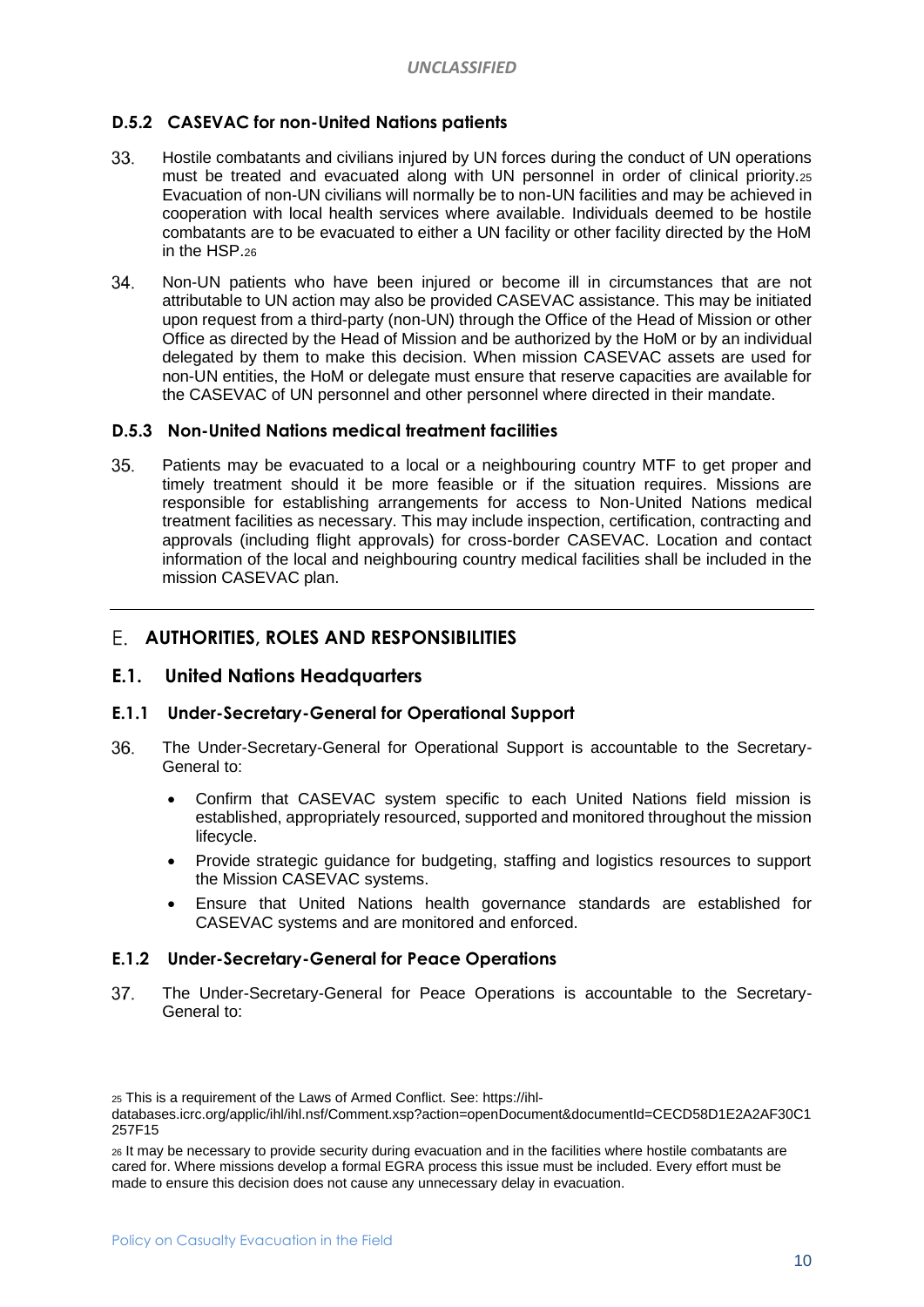- Ensure that at the mission start-up phase, CASEVAC is included in the Mission Concept<sub>27</sub>.
- Ensure that all peacekeepers comply with this and related UN Policies.
- Ensure the generation of relevant contingent resources for use in CASEVAC.

#### <span id="page-10-0"></span>**E.1.3 Under-Secretary-General for Peacebuilding and Political Affairs**

- 38. The Under-Secretary-General for Peacebuilding and Political Affairs is accountable to the Secretary-General to:
	- In coordination with relevant Departments at HQ, support the respective field based Special Political Missions in establishing CASEVAC arrangements.
	- Ensure that at mission start-up phase, CASEVAC is included in the mission concept.

#### <span id="page-10-1"></span>**E.1.4 Under Secretary-General for Safety and Security**

39. The Under-Secretary-General for Safety and Security is accountable to the Secretary-General to ensure implementation, compliance and support for security aspects of the activities of the UNSMS for the protection of United Nations Personnel, who are covered by the applicability of the United Nations Security Management System.

#### <span id="page-10-2"></span>**E.2. In the Field**

#### <span id="page-10-3"></span>**E.2.1 Head of Mission**

- 40 The HoM is accountable to the Secretary-General to:
	- Ensure that an integrated CASEVAC system is in place and tested as soon as possible after the establishment of the mission area of responsibility.
	- Ensure that the Mission has in place the administrative and logistical support to conduct CASEVAC operations and that all mission personnel are aware of their authorities, roles and responsibilities within the system through the conduct of regular exercises of the system.
	- Designate a Senior Leader responsible for the overall ownership/management of the CASEVAC system.
	- Direct a single Designated Operations Centre to lead in the coordination of CASEVAC operations at Mission level, and where appropriate sub-national/sector level.
	- Conducts regular training exercises to test the CASEVAC system at intervals of not greater than four months. <sup>28</sup>
	- Seek opportunities to rationalise CASEVAC resources in the Mission area with other UN, local, NGO and other recognised international entities present in the mission area.
	- Work with Host Country governments to create an environment that enables the CASEVAC system and where possible conduct joint CASEVAC exercises.
	- Ensure that where the Mission CASEVAC system is to be extended to other UN entities, other governmental and non-governmental organizations, members of diplomatic corps, or to nationals and other non-entitled personnel on humanitarian grounds, the terms and conditions under which the support is to be provided are clearly

<sup>27</sup> It should also be included in the Mission Support Concept and Mission Plan.

<sup>28</sup> Four monthly exercises must be regarded as the absolute minimum for the conduct of such exercises, the ideal interval is two monthly and should wherever possible be aligned with major troop rotations to ensure newly arrived units are familiar with the processes involved.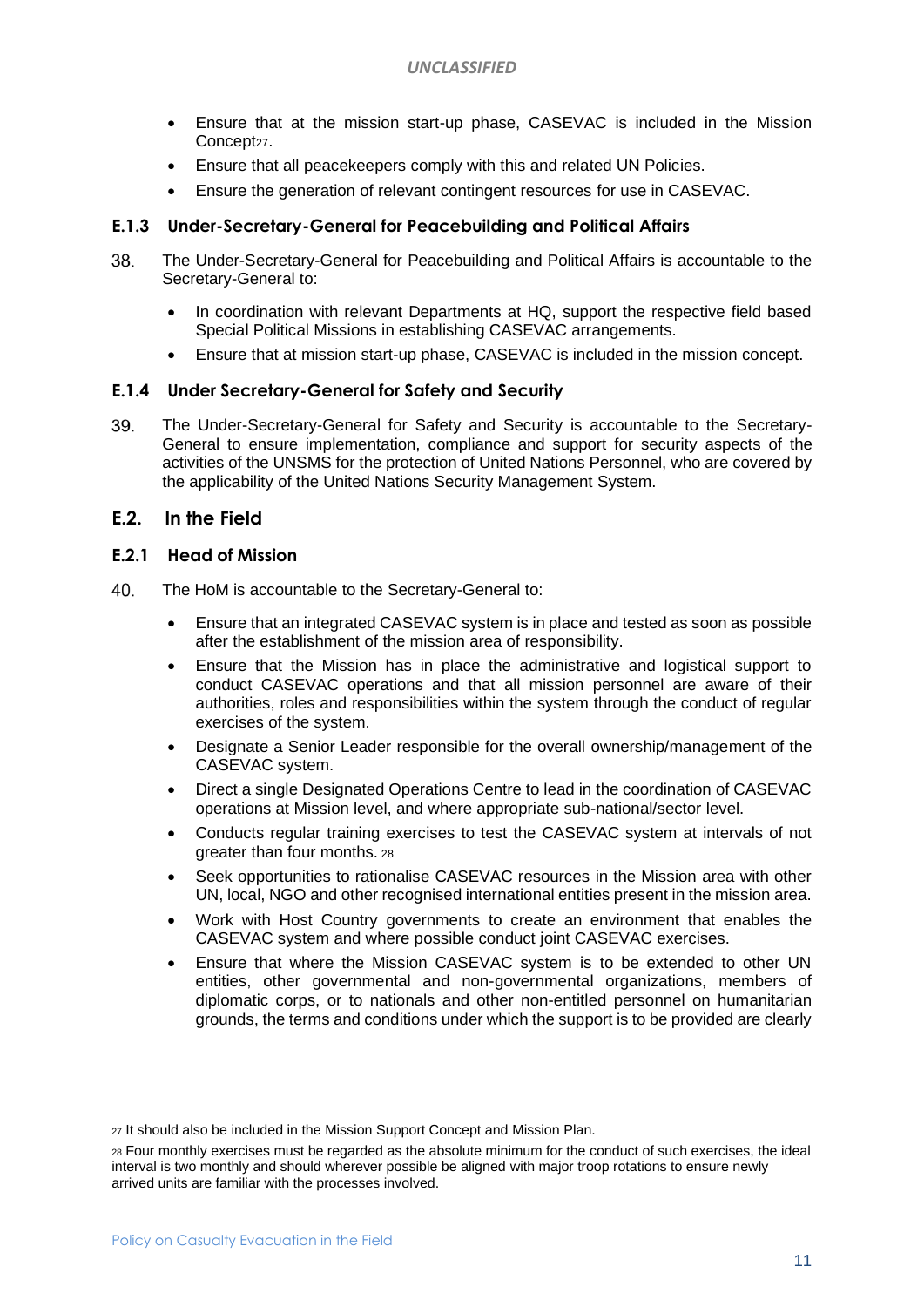spelt out including the administrative, financial and logistics parameters in a separate agreement.<sup>29</sup>

- For the protection of United Nations Personnel as defined by the Organization's system-wide policy on "Applicability of United Nations Security Management System" (see Reference E), the HoM, in their function as the Designated Official (DO), is accountable to the Secretary-General through the USG for Department of Safety and Security (DSS) for the implementation of UNSMS policies and guidelines including those related to security risk management.
- The responsibility and authority for the implementation of this Policy, rests with the HoM who can delegate in writing to any senior mission official ownership and management (command and control) responsibility for the Mission CASEVAC system, although this would normally be the DMS/CMS.<sup>30</sup>

#### <span id="page-11-0"></span>**E.2.2 Head of Military and Police Components**

- 41. The Head of Military and Police components are accountable to HoM for:
	- Issuing and implementation of instructions to ensure that the military and police components comply with this Policy and the associated mission framework.
	- Ensuring that operational planning includes a risk assessment / casualty estimate that articulates the need for CASEVAC resources.
	- Contribute information, control ground evacuation routes, securing landing zones and provide protection to ground and air evacuation teams as required.
	- Ensuring that the conduct of casualty evacuation is described or referenced $31$  in all operational orders for all military and police activities conducted within their area of responsibility.
	- Ensuring that all military and police personnel receive a mandatory briefing on the Mission-CASEVAC SOP, and understand their roles responsibilities in the CASEVAC system.
	- Ensuring assignment and integration of Military and Police personnel into mission structures responsible for coordination/execution of CASEVAC.
	- Ensuring the Force Medical Officer is aware of their responsibilities in a CASEVAC system.
	- The provision of training, rehearsal and incorporation of medical assets in all operations.

#### **E.2.3 Director/Chief of Mission Support <sup>32</sup>**

- 42. The Director/Chief of Mission Support shall implement all delegated authority to ensure the timely and seamless conduct of CASEVAC in the mission and are accountable for:
	- Ensuring that a coherent and integrated CASEVAC system is in place to meet the requirements of this policy across the entire mission area of operation and to establish

<sup>29</sup> The details of this arrangement *should not* be laid out in detail in the Mission CASEVAC SOP but detailed elsewhere.

<sup>30</sup> Note that in those cases where management of the CASEVAC system is attributed to anyone other than the DMS/CMS, where subordinates, such as the CMO, in this policy are held accountable to the DMS/CMS for aspects of the CASEVAC system, this accountability would be to the nominated official rather than the DMS/CMS.

31 The reference will normally be the Mission CASEVAC SOP.

<sup>32</sup> This only applies where the HOM has delegated 'ownership' of the CASEVAC system. Where another official is given this delegation on a permanent basis that individual assumes these responsibilities.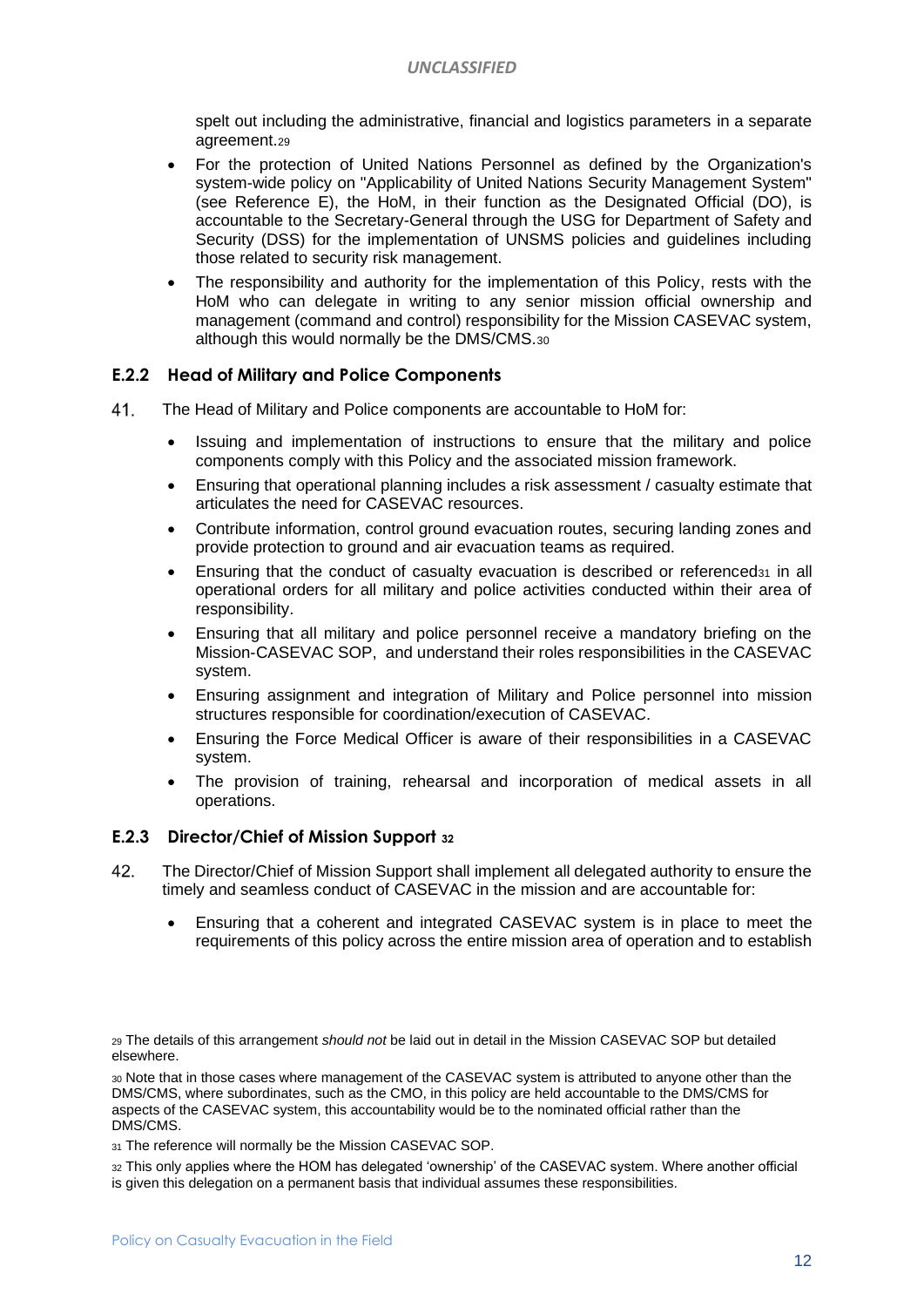and implement the procedures that would support and ensure effective and transparent governance protocol for CASEVAC in the mission.

- Ensuring that the budget for CASEVAC resources is included in the Mission's annual budget requirements.
- Ensuring that Mission assets, whether UNOE or COE, including medical, transport (air, land and sea), communication assets etc. are adequate, fully integrated and are at optimal functional status at all times to support CASEVAC activities in the Mission.
- In collaboration with all stakeholders, developing and issuing Mission-specific SOP for CASEVAC (a suggested format is at Annex B). Such SOP must spell out the authorities, roles and responsibilities of all stakeholders including their channel of communication and reporting lines, procedures, available resources and their distribution, etc.
- Establishing access to medical treatment facilities that comply with United Nations medical standards to augment those provided by the Military and Police Components as necessary.
- Instituting, in collaboration with Military and Police component commanders and other key stakeholders<sup>33</sup> an integrated training programme for CASEVAC in the Mission.
- Ensuring an official Notification of Casualty (NOTICAS) record is submitted to UNHQ, as instructed in Reference F.
- Providing support for the establishment and proper functioning of the CASEVAC system Designated Operations Centre as directed by the HoM.
- Implementing all instructions from the HoM as they relate to the provision of CASEVAC support to UN AFPs, governmental and non-governmental organizations, humanitarian organizations, members of diplomatic corps, as well as nationals and others on medical and humanitarian grounds.

#### **E.2.4 Chief of Staff (COS)**

43. The Chief of Staff is to ensure that the processes and capability are in place to support coordination of all casualty evacuation in the mission's area of responsibility.<sup>34</sup>

#### **E.2.5 Chief Medical Officer (CMO)**

- 44 The CMO is accountable to the CMS/DMS for:
	- Clinical standards within the CASEVAC system.
	- Maintaining a duty system to ensure that a D/EvacMO is always available (24 hr).
	- Ensuring all Mission AMET are held at the level of readiness directed by the CMS/DMS.
	- Ensuring data is entered in the UN EarthMed CASEVAC Module.
	- Production of an After-Action Review on each CASEVAC as directed by the CMS/DMS or individual appointed by the HOM.
	- Establishing and supervising a curriculum for the training of mission health staff in the conduct of CASEVAC operations.

#### **E.2.6 Force Medical Officer**

45. The FMO is accountable to the CMO for:

<sup>33</sup> Such as those responsible for UN civilian staff.

<sup>34</sup> For a full explanation of the COS role see DPO-DOS Policy on Authority, Command and Control (Reference C).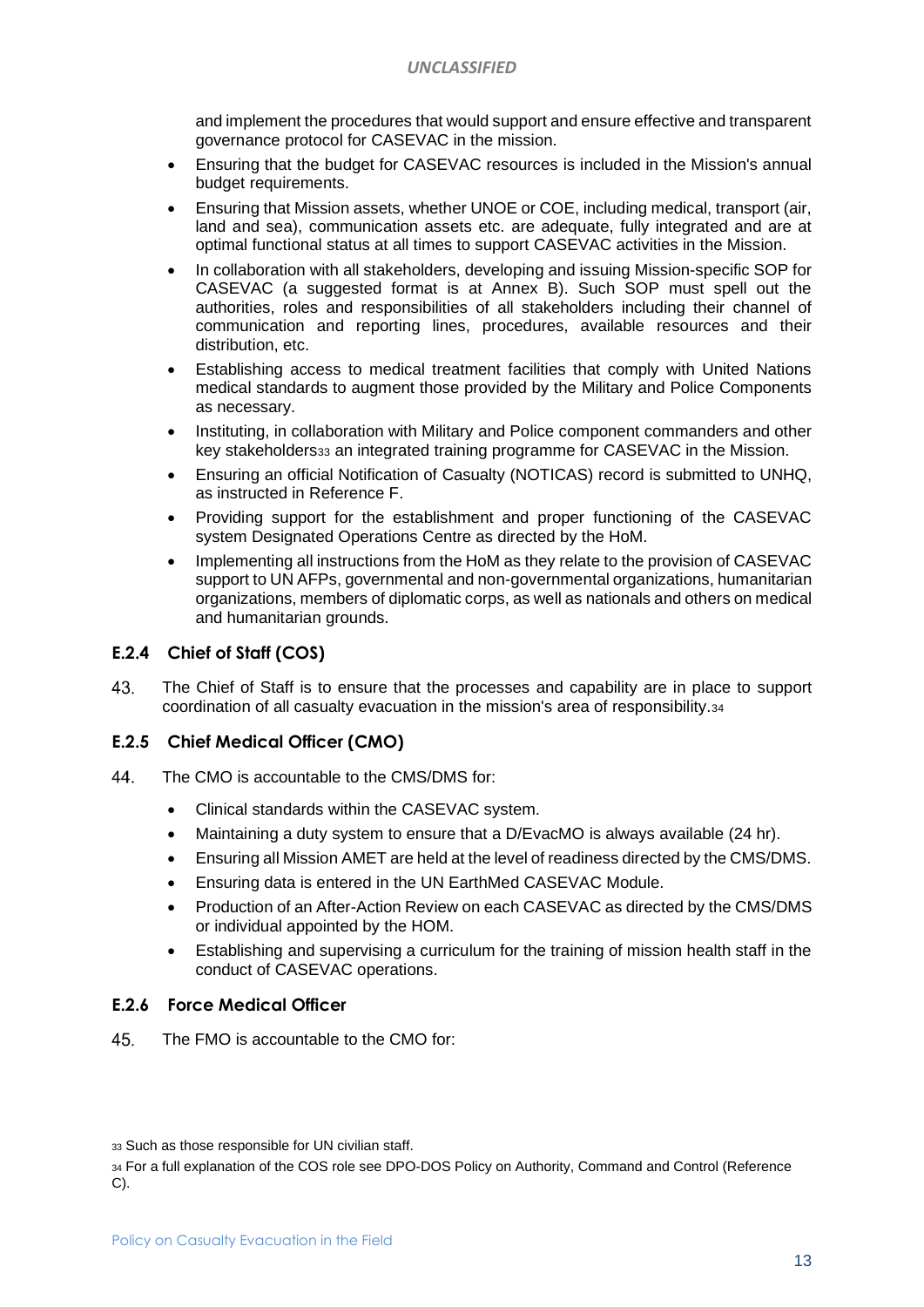- Ensuring military medical capabilities are provided and maintained as per the apprlicable UN standards and in compliance with Reference B and the contingent specific MOU.
- The training of uniformed health personnel in the conduct of CASEVAC operations.

#### <span id="page-13-0"></span>**E.2.7 Chief Aviation Officer**

- 46. The Chief Aviation Officer is accountable to the DMS/CMS for:
	- Availability of air assets in support of CASEVAC operations.
	- Ensuring that aircraft and crews are held at the level of readiness directed by the DMS and in complicance with their applicable contract or LOA.
	- Confirming the currency of helicopter landing site (HLS) lists and providing all necessary HLS information to the relevant Mission entities in a timely manner.
	- Maintain a duty system to ensure that a D/AirOpsO is always available (24 hr).

#### **E.2.8 Principal/Chief Security Adviser/Chief Security Officer**

- 47. The Principal/Chief Security Adviser/Chief Security Officer should include in the Security Plans the CASEVAC plans which have been developed and coordinated with the Senior Leaders responsible for the overall ownership/management of the CASEVAC system in the mission and UNSMS organizations.
- 48. Work together with the Senior Leaders responsible for the overall ownership/management of the CASEVAC system in the mission and UNSMS organizations to ensure that plans are aligned, coordinated and to ensure a cohesive response including in instances of incidents impacting both Mission and other UNSMS personnel.

#### <span id="page-13-1"></span>**E.2.9 Commanding Officer / Manager of Receiving Medical Treatment Facilities**

- 49. Commanding Officer / Manager of Receiving Medical Treatment Facilities shall:
	- 49.1. Ensure that First Medical Reports are completed and submitted in the time and format required.
	- 49.2. Assist the CMO in completion of the AAR through the provision of clinical and other information as requested by the CMO.

#### **REFERENCES**

- 50. This Policy should be read in conjunction with the following documents.
	- a. 2015.12 Medical Support Manual for United Nations Field Missions 3rd Ed.
	- b. Manual on Policy and Procedures Concerning the Reimbursement and Control of Contingent Owned Equipment of Troop/Police Contributors Participating in Peacekeeping Missions (GA, A/72/288 2017)
	- c. 2019.23 Policy on Authority, Command and Control in UN PKOs
	- d. 2018.21 Aviation Manual
	- e. United Nations Security Management System *Security Policy Manual* and *Security Management Operations Manual*
	- f. 2017.22 SOP on Notification of Casualties (NOTICAS) in Peacekeeping Operations and Special Political Missions
	- g. UN Crisis Management Policy (2018)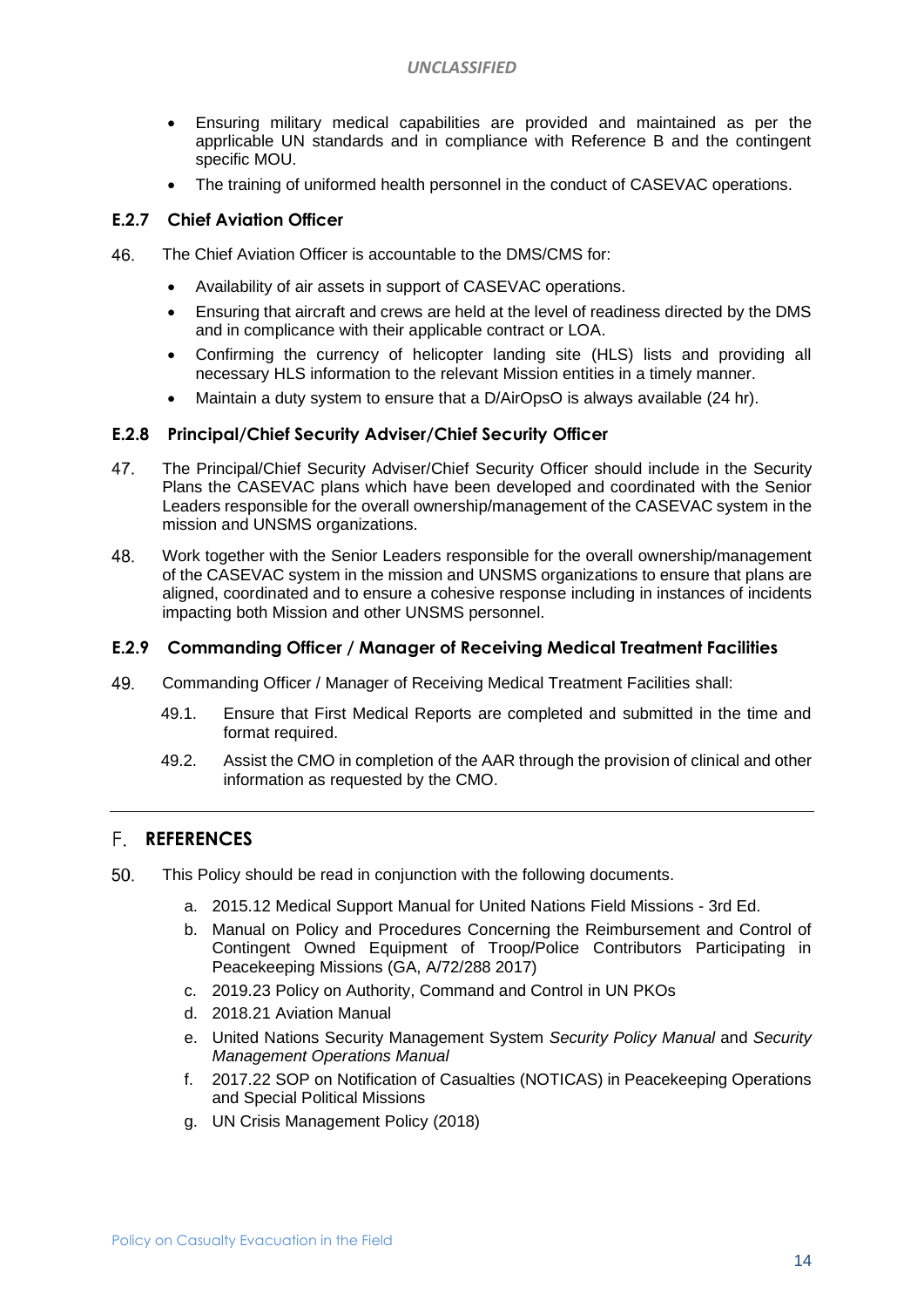#### <span id="page-14-0"></span>**MONITORING AND COMPLIANCE**

51. The Departments of Peacekeeping Operations, Peacebuilding and Political Affairs and Operational Support have the authority for oversight and monitoring of the compliance to this Policy in their respective areas. The heads of these Departments should work together to ensure that Heads of Missions are properly informed of this policy.

#### <span id="page-14-1"></span>**CONTACT**

52. All enquiries about this SOP and requests for amendment should be sent to the Chief, Medical Support Section, SSS/LD/OSCM/DOS.

#### <span id="page-14-2"></span> $\mathsf{L}$ **HISTORY**

53. This policy shall be reviewed in three years from the date of promulgation. This Policy supercedes any previous versions, including: 2018.12 Policy on Casualty Evacuation in the Field.

**APPROVAL SIGNATURES:**

In Cay of **Rosemary DiCarlo** 

Under-Secretary-General for Peacebuilding and Political Affairs

DATE OF APPROVAL

Jean-Pierre Lacroix **Under-Secretary-General** for Peace Operations

DATE OF APPROVAL

 $20$ 

**Atul Khare** Under-Secretary-General for Operational Support

DATE OF APPROVAL

**Gilles Michaud Under-Secretary-General** for Safety and Security

DATE OF APPROVAL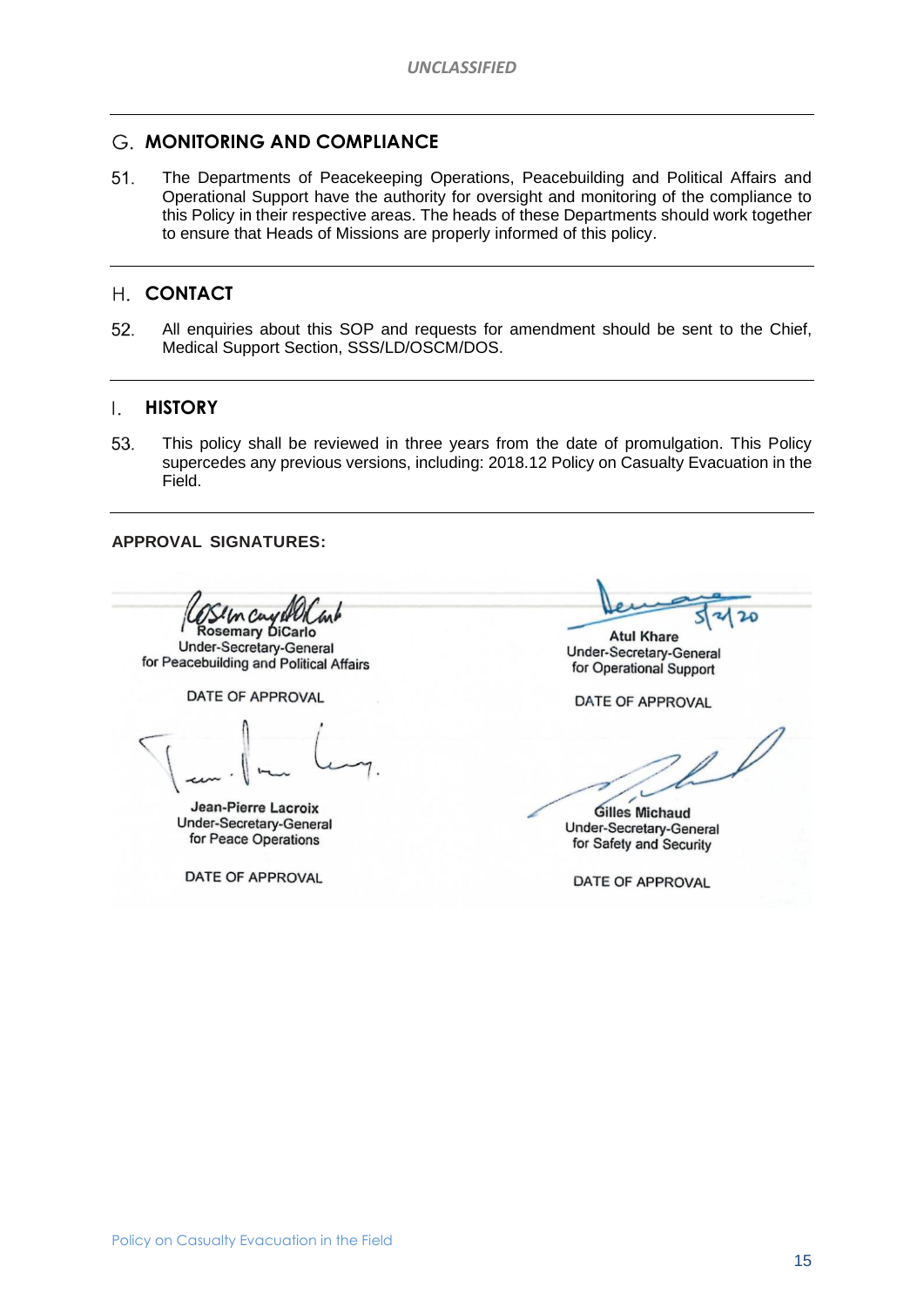#### **Annex A. CASEVAC Launch Process Flow Chart**

<span id="page-15-0"></span>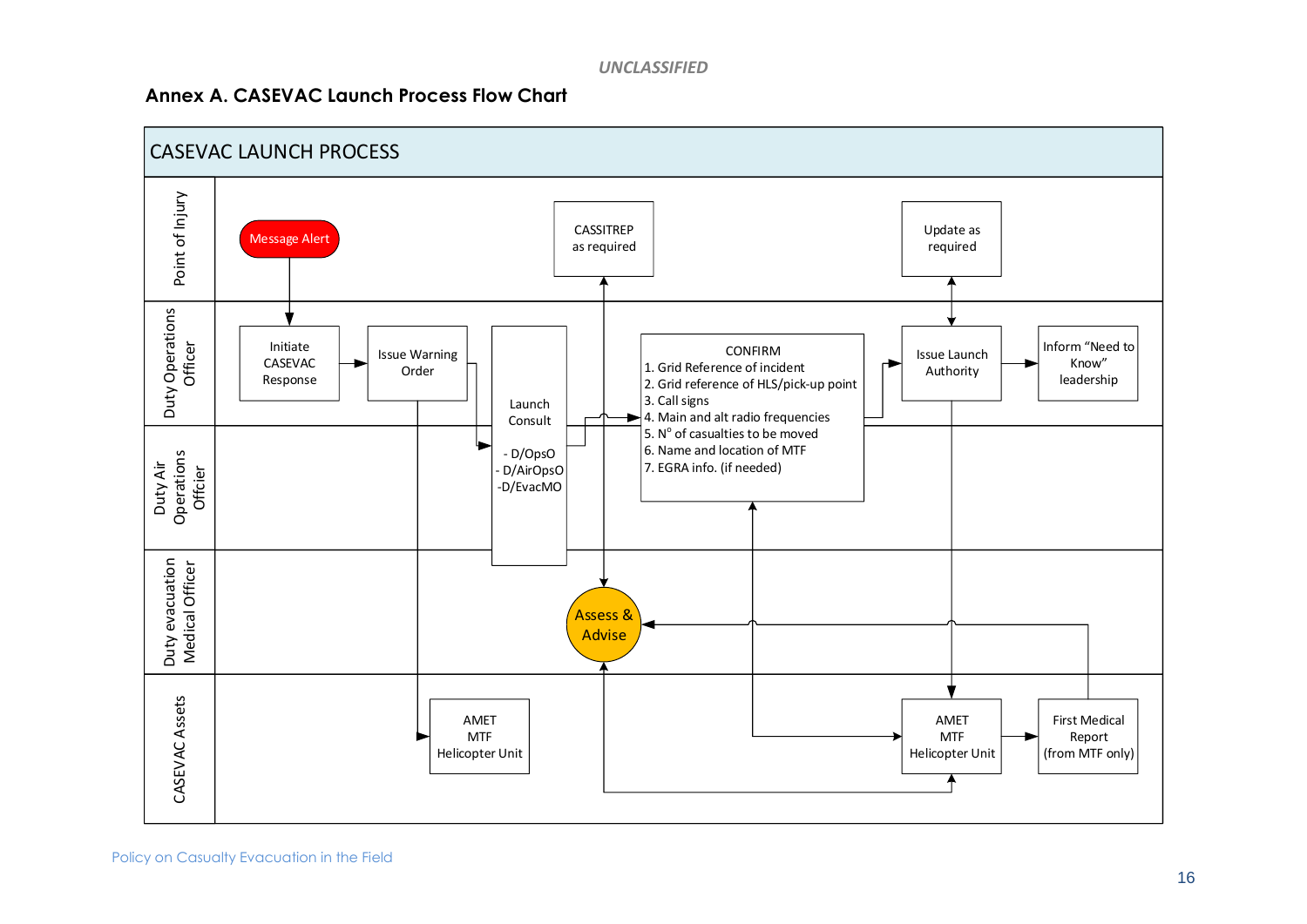### **Annex B. Example - Missions Casualty Evacuation SOP**

#### **UNXXX STANDARD OPERATING PROCEDURE FOR CASUALTY EVACUATION (CASEVAC)<sup>35</sup>**

- **Contents: A. Purpose**
	- **B. Scope**
	- **C. Rationale**
	- **D. Underpinning Principle**
	- **E. Procedure**
	- **F. CASEVAC of non-UN patients**
	- **G. Training testing and evaluation**
	- **H. References**
	- **I. Monitoring and compliance**
	- **J. Contact**
	- **K. History**

#### A. **PURPOSE**

 $1<sub>1</sub>$ This Standard Operating Procedure (SOP) provides instruction to all Mission personnel involved in a casualty evacuation (CASEVAC) operation.

#### **B.** SCOPE

 $2.$ Compliance with this SOP is mandatory. It applies to all Mission civilian, police and military personnel including formed police units and contingent military units deployed throughout the AOR, in Mission headquarters, sector headquarters, and other field bases.

#### **RATIONALE**

 $3<sub>l</sub>$ CASEVAC is a complex process involving multiple stakeholders and considerable coordination. This SOP dictates actions required, to provide timely evacuation from the point of injury/illness (POI) to an appropriate medical facility.

#### D. **UNDERPINNING PRINCPLE**

 $\mathbf{4}$ . **10-1-2 Guideline**. A simple time metric has been developed to guide actions and inform the structure of the Mission CASEVAC system; this is the 10-1-2 *guideline* which requires:



Immediate life saving measures are applied by personnel trained in first aid. Bleeding and airway control for the most severely injured casualties is to be achieved *within 10* **minutes** and a casualty alert message transmitted.

<sup>35</sup> SOPs should not laboriously repeat background information from the Health Support Plan or other Mission operational planning orders/instructions unless they materially affect the *process* to be followed.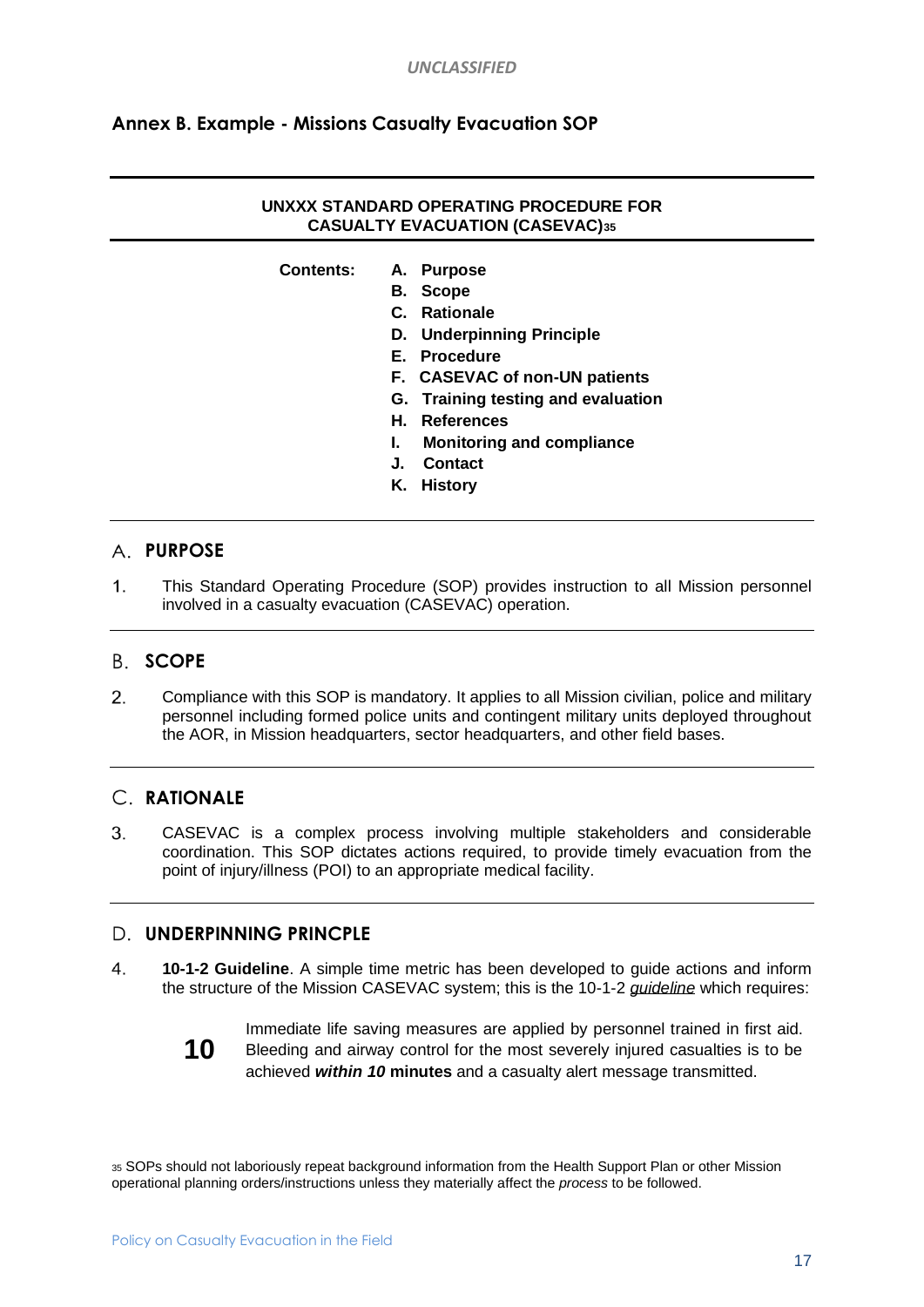- **1** Advanced resuscitation / treatment is commenced by emergency medical personnel *within 1 hour* of injury / illness onset.
- **2** Where required damage control surgery (DCS) is commenced as soon as practicable, *but no later than 2 hours* after injury / illness onset36.
- 5. The Mission leadership recognises strict compliance with the 10-1-2 guideline is not always possible. Where this is the case, risks must be managed accordingly, with active mitigation to establish alternate health support measures.
- 6. CASEVAC takes priority over all other Mission activities except for imminent threats related to safety and security of personnel.

#### **F. PROCEDURE**

#### **E.1. Initial Actions at the Point of Injury/Illness (POI):**

- $7<sub>1</sub>$ POI inside a Mission compound/base with a Medical Facility (Level 1 or above): Within 10 minutes personnel at the POI should provide:
	- 7.1. Basic first aid to control major bleeding and airway for breathing; and
	- 7.2. Transmit the alert message to the duty doctor on site. Mission Alert Message format is at Annex A.
- 8. Within 10 minutes from the receipt of the alert message, the compound medical facility will deploy a doctor led Medical Emergency Response Team (MERT) to the POI to stabilize the patient and transport to the medical facility and/or request CAEVAC to a higher-level facility if required. If the MERT decides evacuation to a higher level is required, the procedure is the same as for incidents occurring outside a Mission compound.
- 9. **POI outside Mission compound/bae**. Within 10 minutes personnel at the POI should:
	- 9.1. Provide basic first aid to control major bleeding and airway for breathing; and
	- 9.2. Transmit the alert message, in the format at Annex A, to the Designated Operations Centre (DOC).

#### **E.2. Initial Actions at the Designated Operations Centre**

- $10<sub>1</sub>$ **Launch consult and warning order.** Within **10 minutes** from receipt of the first alert message*,* DOC Duty Operations Officer will, in priority order:
	- 10.1. Alert and consult with the Duty Aviation Officer.
	- 10.2. Alert and consult with the Duty Medical Evacuation Officer.<sup>37</sup>
	- 10.3. Conduct quick risk assessment.

#### *DUTY OEPRATIONS OFFICER MAKES PROVISIONAL LAUNCH<sup>38</sup> DECISION*

<sup>36</sup> The 10-1-2 guideline cumulative; the total time lapse between injury/onset and surgery should be under two hours (120 minutes).

37 Duty Ops and Aviation Staff should not delay the provisional launch decision if for any reason they cannot contact the Duty Medical Evacuation Officer

<sup>38</sup> The term 'Launch' here is used to refer to both air and ground evacuation platforms.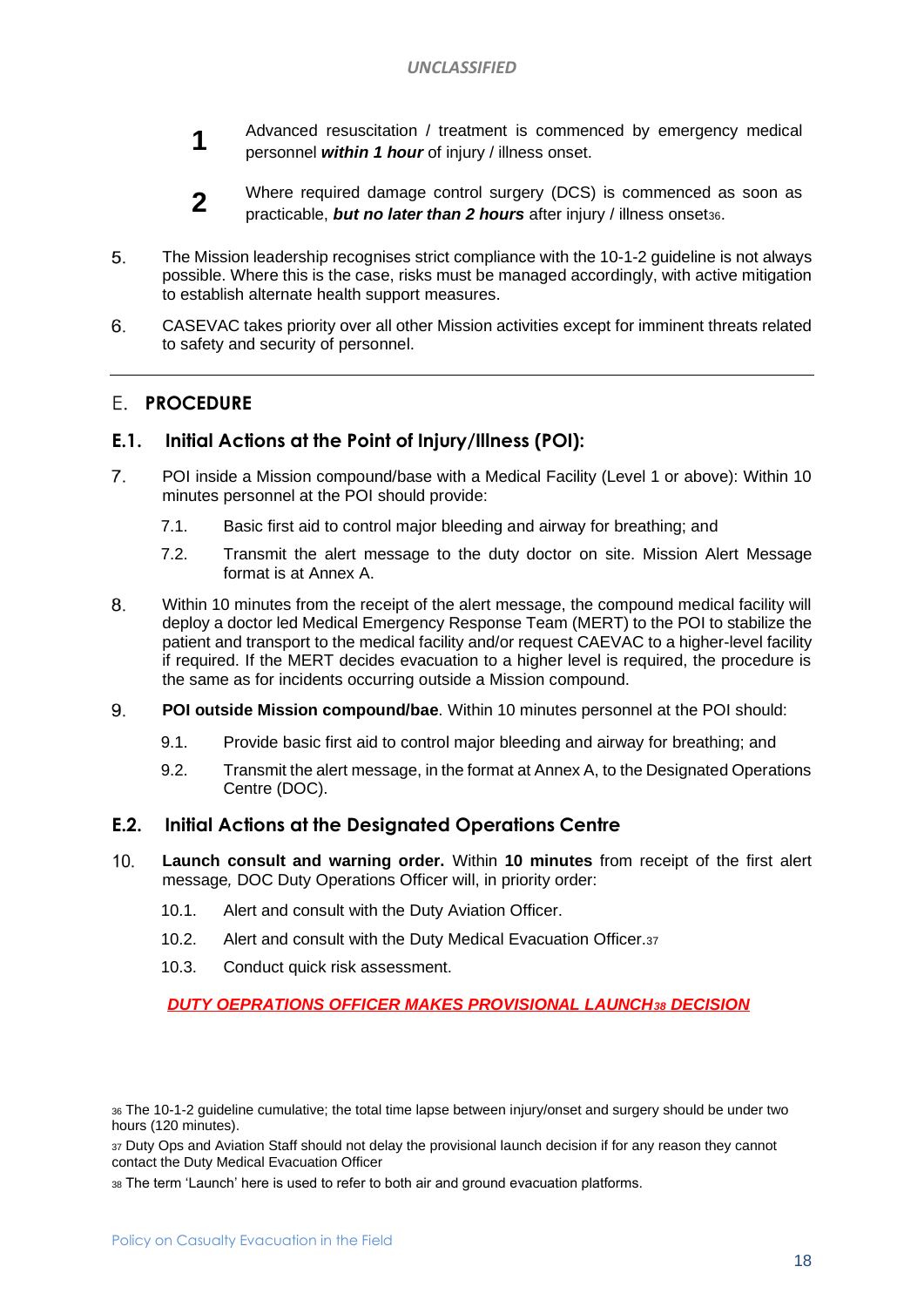#### *UNCLASSIFIED*

- 10.4. Issue Warning Order to asset(s) (ground vehicles, helicopter, evacuation teams receiving Medical Treatment Facilities {MTF}) likely to be involved in the CASEVAC. The Duty Operations Officer may delegate this task to the Aviation Duty Officer and Medical Evacuation Duty Officer.<sup>39</sup>
- $11.$ **Duty Aviation Operations Officer**: Within **15 minutes** of the provisional launch decision is to:
	- 11.1. Confirm the closest potential helicopter landing site(s) (HLS) to the incident/POI and those to be used at receiving Medical Treatment Facility.
	- 11.2. Confirm the air asset to be utilised for the CASEVAC.
	- 11.3. Confirm the aviation /launch safety/airspace approvals.
- $12.$ **DOC Duty Operations Officer**: Within **15 minutes** of provisional launch decision is to confirm: *<sup>40</sup>*
	- Grid reference of incident.
	- Grid reference of HLS / pick-up point if different from incident.
	- Route plan for ground evacuation assets to POI/ pickup point.
	- Call signs of evacuation asset and POI/incident site commander.
	- Main and any alternate radio frequencies and or telephone contact details.
	- Number of casualties expected to be moved.
	- Name and location of receiving MTF(s).
	- Known threats.
	- Inform other Operations Centres/duty personnel that may be required to provide additional assets/support for the CASEVAC, e.g. MOVECON, Security personnel.
- $13.$ **Duty Evacuation Medical Officer**: Within **15 Minutes** of the provisional launch decision is to:
	- 13.1. Confirm the CASEVAC plan to include: <sup>41</sup>
		- Evacuation priority.
		- Additional medical support needed at POI and during transportation.
		- Confirm the most appropriate means of evacuation from a clinical perspective (ground, air).
		- The most appropriate MERT/AMET to assist at the POI and during transportation.
		- Confirm receiving MTF(s).
	- 13.2. Inform the receiving MTF(s) and provide update on the casualty status and CASEVAC flight ETA.

<sup>39</sup> In some missions it may be necessary to arrange escorts for aircrew and AMET to move from their accommodation to their aircraft.

<sup>40</sup> Some Missions may need to impose a quick "risk assessment" matrix to guide for duty officers which require them to seek higher level approval for launch where risk is above a directed threshold. Where this is imposed, the risk assessment matrix should be an annex to this SOP.

<sup>41</sup> The Duty Evacuation Medical Officer should only determine priorities where they have direct contact with the POI and were no more senior clinician is at the POI – otherwise *trust those on the ground to decide the priority.*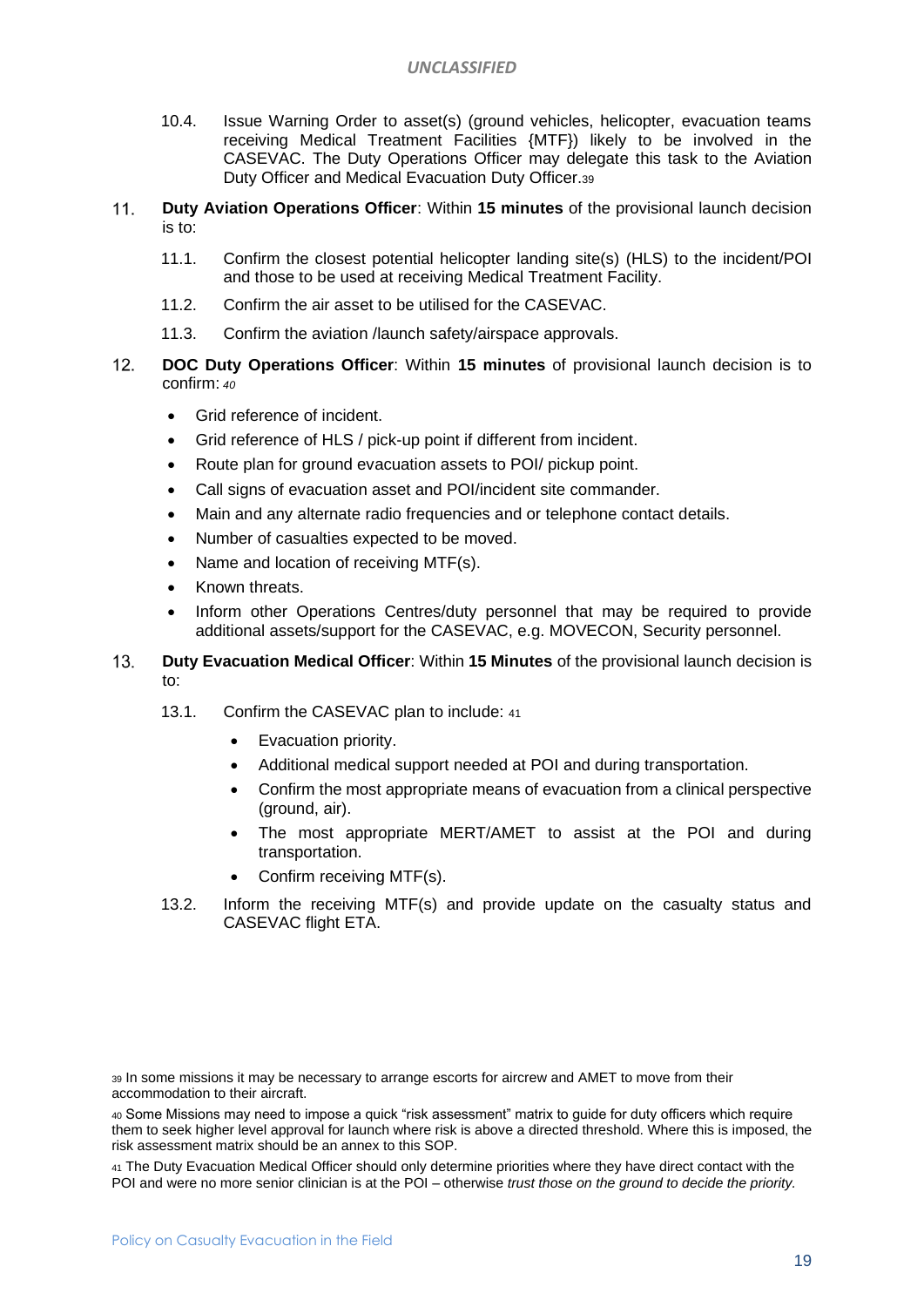#### *NO LATER THAN 20 MINUTES AFTER PROVISIONAL LAUNCH DECISION – DUTY OPERATIONS OFFICER CONFIRMS LAUNCH ORDER*

- $14$ **Tasked CASEVAC/Medical Assets**. Within **15 minutes**<sup>42</sup> of receipt of the warning order:
	- 14.1. Helicopter air and ground crew are to be in position commencing pre-flight procedures.
	- 14.2. Aeromedical Evacuation Teams (AMET) are to be at the aircraft commencing preflight procedures. Including radio contact with POI if this can be established.
	- 14.3. Ground evacuation vehicle crews ready for departure and awaiting detailed brief as required. Where possible radio/telephone contact with POI is established.
	- 14.4. MTF trauma teams are assembled in their relevant departments (emergency, operating, pathology laboratory, medical imaging etc) preparing for receipt of patients.

#### **E.3. Subsequent actions - At the POI**

- $15.$ The site commander / individual in charge is to ensure:
	- 15.1. First Aid for the casualty(s) continues.
	- 15.2. A Casualty Situation Report (CASSITREP) is forwarded to DOC every 15 minutes.
	- 15.3. Where there are multiple casualties, they are sorted into a priority for evacuation. Priorities as described in Annex B.
	- 15.4. Confirm the HLS/Pickup Point grid reference with the DOC.
	- 15.5. Prepare the HLS in accordance with Mission Aviation SOPs. Including radio contact with evacuation platforms if this can be established.

#### **E.4. Subsequent actions - At the DOC.**

- $16.$ **DOC Duty Operations Officer.** The DOC Duty Operations Officer is to:
	- 16.1. Stand-down all assets issued with a warning order to participate in the CASEVAC not required once this has been established. This may be delegated to the Aviation and Medical Evacuation Duty Officers.
	- 16.2. Inform the following of the CASEVAC as soon as possible after launch and update them as directed:
		- As required by Mission leadership
		- As required by Mission leadership
	- 16.3. Coordinate CASEVAC operation through to conclusion acting as focal point for all communications.
	- 16.4. Within 24 hours of the conclusion of the CASEVAC operation lead in the drafting of an After Action Report in collaboration with the Aviation and Medical Evacuation Duty Officers.

#### $17<sub>1</sub>$ **DOC Duty Aviation Operations Officer**

17.1. Assist in the Coordination of CASEVAC operations conducted by air through to conclusion.

<sup>42</sup> It is acknowledged that the arrangements for the parking of aircraft and the accommodation of aircrew and AMET may make this impossible in some missions and that a different time metric may need to be used, however, every effort must be made to ensure this time is no greater than 30 minutes.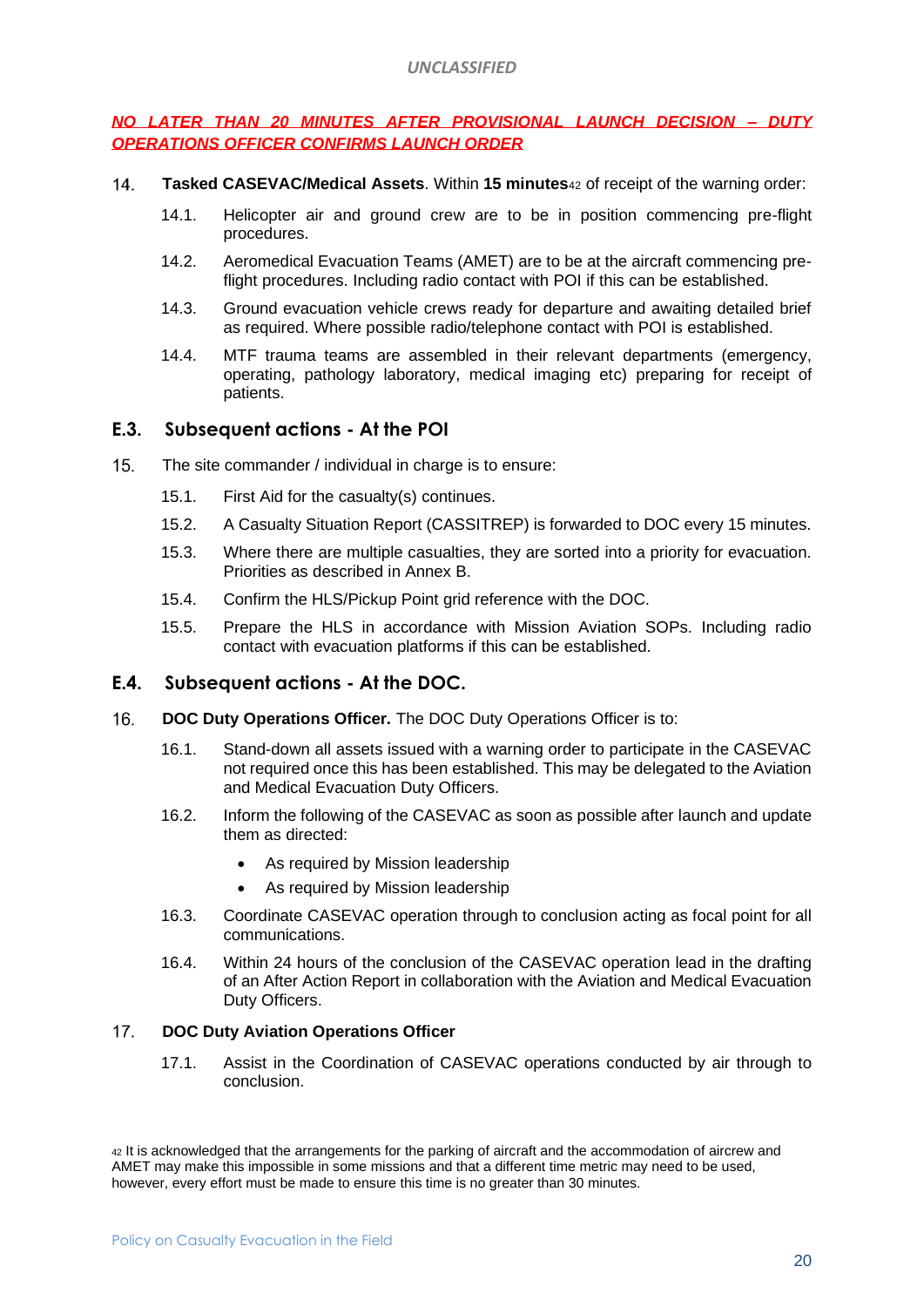17.2. Within 24 hours of the conclusion of the CASEVAC operation assist in the drafting of an After Action Report in collaboration with the Operations and Medical Evacuation Duty Officers.

#### 18. **DOC Duty Evacuation Medical Officer**

- 18.1. Assist in the Coordination of CASEVAC operations conducted by air through to conclusion.
- 18.2. Provide clinical advice to personnel at the POI as required.
- 18.3. Pass casualty updates from POI to receiving medical teams (AMET, MTF etc).
- 18.4. Within 24 hours of the conclusion of the CASEVAC operation assist in the drafting of an After Action Report with the Aviation and Operations Duty Officers.
- 18.5. Draft a Medical-in-Confidence annex to the above report for inclusion in the CMO copy if required.
- 18.6. Submit a report in the UN EarthMed CASEVAC Module.
- 18.7. Submit post-facto formal CASEVAC request through Mission adopted air assets' requesting/tasking system(s).

#### **CASEVAC OF NON-UN PATIENTS**

- $19<sub>1</sub>$ In accordance with international humanitarian law, the UN is required to treat members of hostile forces and civilians injured by UN forces within the capacity of the UN health system where alternate hostile force or civilian health capability is not immediately available. Such casualties are to be treated and evacuated in accordance with the clinical priorities described in Annex B alongside UN casualties. Costs are borne by the UN until handover to a relevant authority.
- 20. CASEVAC of casualties not associated with UN operations are permitted upon request from a third-party (non-UN) through the Office of the Humanitarian Coordinator and be authorized by the HoM. In cases that mission CASEVAC assets are used for non-UN entities, the Mission should ensure that reserve capacities are available for the CASEVAC of UN personnel.

#### **TRAINING, TESTING AND EVALUATION**

- $21.$ All DOC should be trained and competent in the collection and management of alert messages and the actions to take upon receipt.
- $22.$ All Mission personnel involved in CASEVAC should be trained and tested in procedures, equipment, skills, communication and behaviour of the entire process.
- The Mission shall test and evaluate the CASEVAC procedures through table-top and field 23. exercises no less than every four months. Rehearsals and specific skills should also be tested through full scale exercises no less than every six months.

#### **REFERENCES**

- A. Casualty Evacuation in the Field, 2019
- B. Medical Support Manual for United Nations Field Missions (3rd Edition); DPO/DOS, Ref. 2015.012
- C. Aviation Manual; DPO/DOS, Ref. 2018.21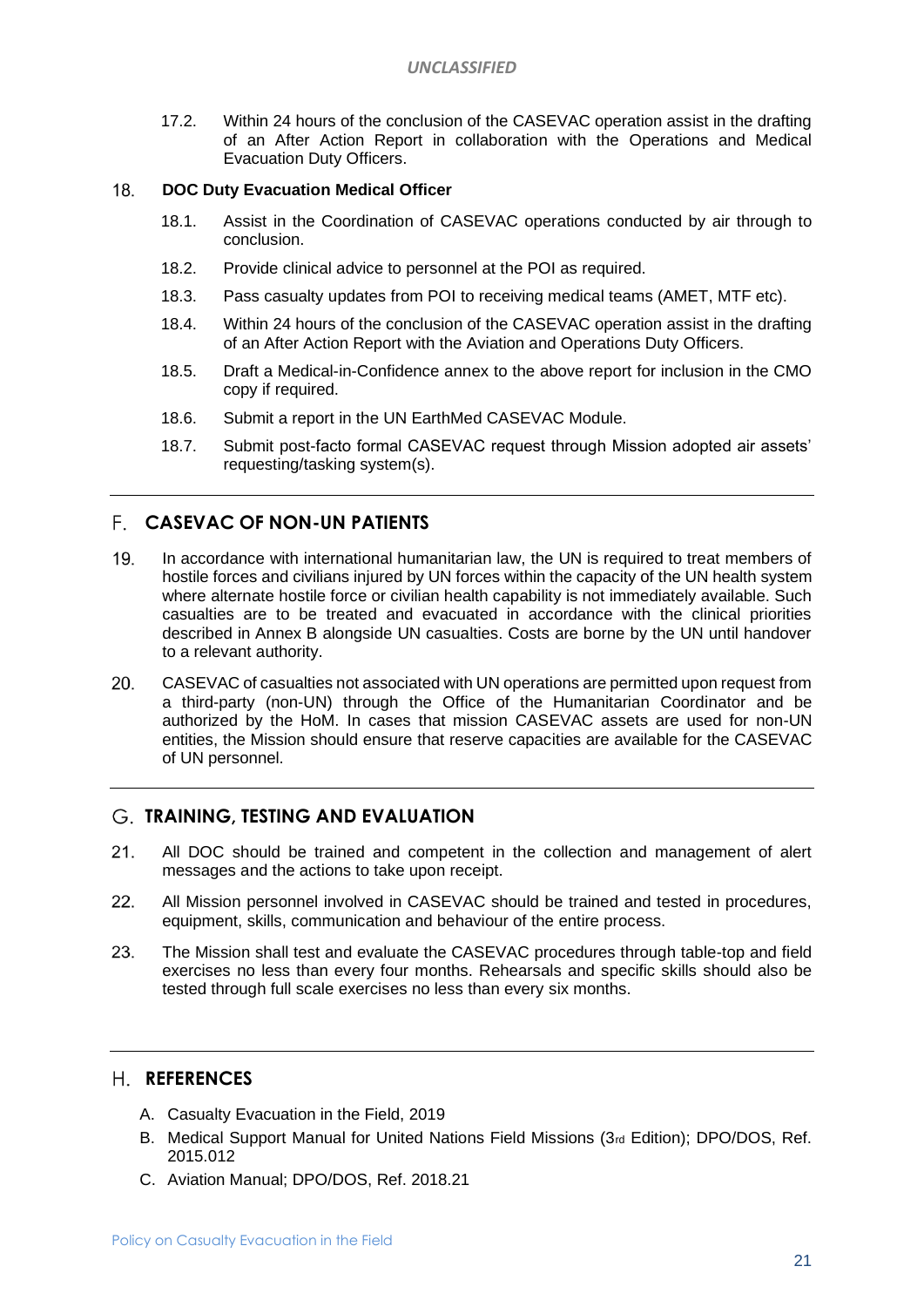- D. Authority, Command and Control; DPO/DOS 2019.23
- E. United Nations Security Management System Policy Manual; DSS, 2011

#### **MONITORING AND COMPLIANCE**

24. *Missions will need to establish how they will monitor and comply with this SOP. This section should articulate who 'owns' the process on behalf of the HoM and to whom delegation for*  launch authority is delegated by appointment not by name. This ensures that duty personnel *understand authorities delegated to them by virtue of their appointment.*

#### **CONTACT**

25 *The contact information of the mission department or team that developed the CASEVAC SOP. Do not use personal e-mail addresses, but rather generic departmental e-mail address.*

#### **HISTORY**

26. *This section should contain the date that this CASEVAC SOP was first approved and issued. It should include the dates of each subsequent review and modification. It should also indicate any previous CASEVAC SOPs that were substantively altered, repealed or terminated as a result of the issuance of this SOP. If necessary, a schedule of amendment dates and the amendments made should be added as an attachment.*

 $\_$  ,  $\_$  ,  $\_$  ,  $\_$  ,  $\_$  ,  $\_$  ,  $\_$  ,  $\_$  ,  $\_$  ,  $\_$  ,  $\_$  ,  $\_$  ,  $\_$  ,  $\_$  ,  $\_$  ,  $\_$  ,  $\_$  ,  $\_$  ,  $\_$  ,  $\_$  ,  $\_$  ,  $\_$  ,  $\_$  ,  $\_$  ,  $\_$  ,  $\_$  ,  $\_$  ,  $\_$  ,  $\_$  ,  $\_$  ,  $\_$  ,  $\_$  ,  $\_$  ,  $\_$  ,  $\_$  ,  $\_$  ,  $\_$  ,

**APPROVAL SIGNATURE:**

**DATE OF APPROVAL:**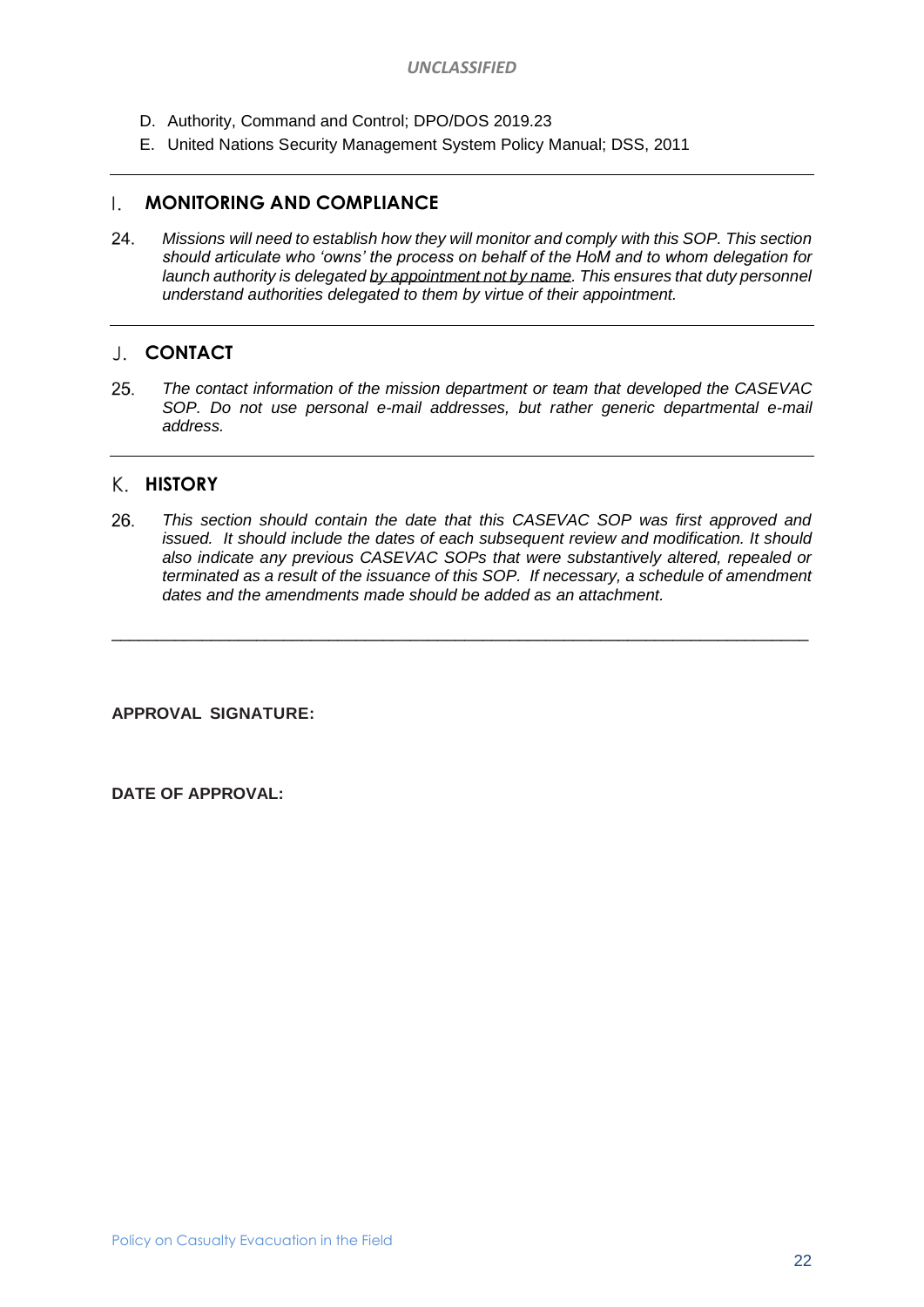#### **CASEVAC Alert Message**

### **(9 Line Format)**

| Line           | UN CASEVAC 9-LINE ALERT MESSAGE                                          |                               |           |  |  |
|----------------|--------------------------------------------------------------------------|-------------------------------|-----------|--|--|
|                | DTG:                                                                     |                               |           |  |  |
| 1              |                                                                          | MAP NO:                       | GZD:      |  |  |
|                | <b>LOCATION:</b>                                                         | <b>GPS GRID:</b>              |           |  |  |
| $\overline{2}$ | C/S & FREQ:                                                              | C/S                           | FREQ:     |  |  |
| 3              |                                                                          | <b>CAT A</b>                  | Α.        |  |  |
|                | <b>NUMBER OF PATIENTS</b>                                                | CAT <sub>B</sub>              | <b>B.</b> |  |  |
|                | / PRECEDENCE:                                                            | CAT C                         | C.        |  |  |
|                |                                                                          | CAT D                         | D.        |  |  |
|                |                                                                          | <b>NONE</b>                   | Α.        |  |  |
| 4              | <b>SPECIALIST</b><br><b>EQUIPMENT</b>                                    | HOIST (to hoist in helo)      | <b>B.</b> |  |  |
|                | <b>REQUIRED:</b>                                                         | <b>EXTRACTION</b> (wreckage)  | C.        |  |  |
|                |                                                                          | <b>OTHER</b>                  | D.        |  |  |
| 5              | <b>NUMBER OF PATIENTS</b>                                                | LITTER (stretcher)            | L.        |  |  |
|                | BY TYPE:                                                                 | <b>WALKING</b> (ambulatory)   | W.        |  |  |
|                |                                                                          | NO THREAT IN AREA             | N.        |  |  |
| 6              | SECURITY AT PICKUP                                                       | POSSIBLE THREAT IN AREA       | Ρ.        |  |  |
|                | SITE:                                                                    | THREAT IN AREA                | Ε.        |  |  |
|                |                                                                          | <b>ARMED ESCORT REQUIRED</b>  | Χ.        |  |  |
|                |                                                                          | <b>AME PANELS</b>             | Α.        |  |  |
|                |                                                                          | PYRO (star cluster / flare)   | <b>B.</b> |  |  |
| $\overline{7}$ | MARKING OF PICKUP<br>SITE:                                               | SMOKE (+ colour)              | C.        |  |  |
|                |                                                                          | <b>STROBE</b>                 | D.        |  |  |
|                |                                                                          | <b>OTHER</b>                  | Ε.        |  |  |
|                | <b>NUMBER OF PATIENTS</b>                                                | <b>UN MILITARY</b>            | Α.        |  |  |
| 8              | BY NATIONALITY<br>ጼ                                                      | <b>OPPOSING FORCES</b>        | <b>B.</b> |  |  |
|                | <b>STATUS:</b>                                                           | <b>OTHER</b>                  | C.        |  |  |
|                |                                                                          | % SLOPE (lay of ground)       | А.        |  |  |
| 9              | <b>PICKUP</b><br><b>ZONE</b><br><b>TERRAIN</b><br>&<br><b>OBSTACLES:</b> | <b>OBSTACLES</b>              | C.        |  |  |
|                |                                                                          | <b>SECURITY AT PICKUP</b>     | D.        |  |  |
|                |                                                                          | <b>NUMBER OF PASSENGERS</b>   | Ε.        |  |  |
|                |                                                                          | <b>VEHICLES SECURING SITE</b> | F.        |  |  |
|                |                                                                          | <b>DIR TO THREAT FORCES</b>   | G.        |  |  |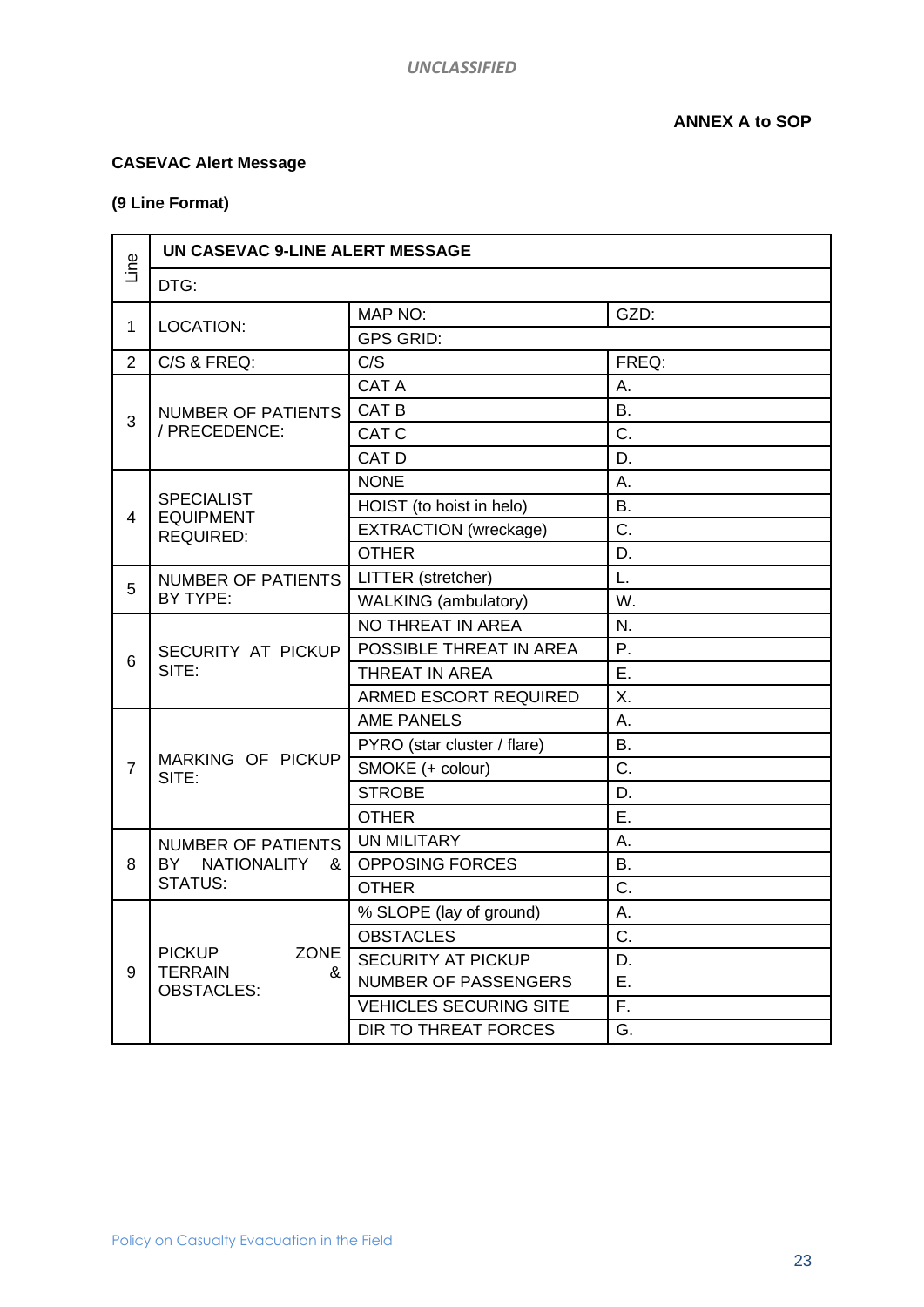### **(4 Line Format)**

| <b>Line</b>    | UN CASEVAC 4-LINE ALERT MESSAGE                                                         |                                                                           |              |  |  |
|----------------|-----------------------------------------------------------------------------------------|---------------------------------------------------------------------------|--------------|--|--|
|                | DTG:                                                                                    |                                                                           |              |  |  |
|                |                                                                                         | PLACE NAME / DESCRIPTION                                                  | A            |  |  |
| 1              | <b>LOCATION AND CALL</b>                                                                | <b>GPS GRID REFERENCE</b>                                                 | B            |  |  |
|                | <b>SIGN</b>                                                                             | CALL SIGN OF INCIDENT<br><b>SITE COMMANDER</b>                            | $\mathsf{C}$ |  |  |
| $\overline{2}$ | <b>INCIDENT DETAILS</b>                                                                 | <b>WHAT HAS HAPPENED?</b><br>(Shooting, road accident,<br>explosion etc). | D            |  |  |
|                |                                                                                         | <b>HOW MANY CASUALTIES</b><br><b>ARE THERE?</b>                           | E            |  |  |
| 3              | <b>ACTIONS BEING</b><br><b>TAKEN AT SCENE</b>                                           | TREATMENT BEING GIVEN<br>AND PREPERATIONS FOR<br><b>EVACUATION</b>        |              |  |  |
| 4              | <b>RESOURCES</b><br><b>REQUIRED AT SCENE</b><br>TO TREAT AND<br><b>EVACUATE PATIENT</b> | <b>GROUND AMBULANCE, AIR</b><br><b>EVACUATION, AMET</b>                   |              |  |  |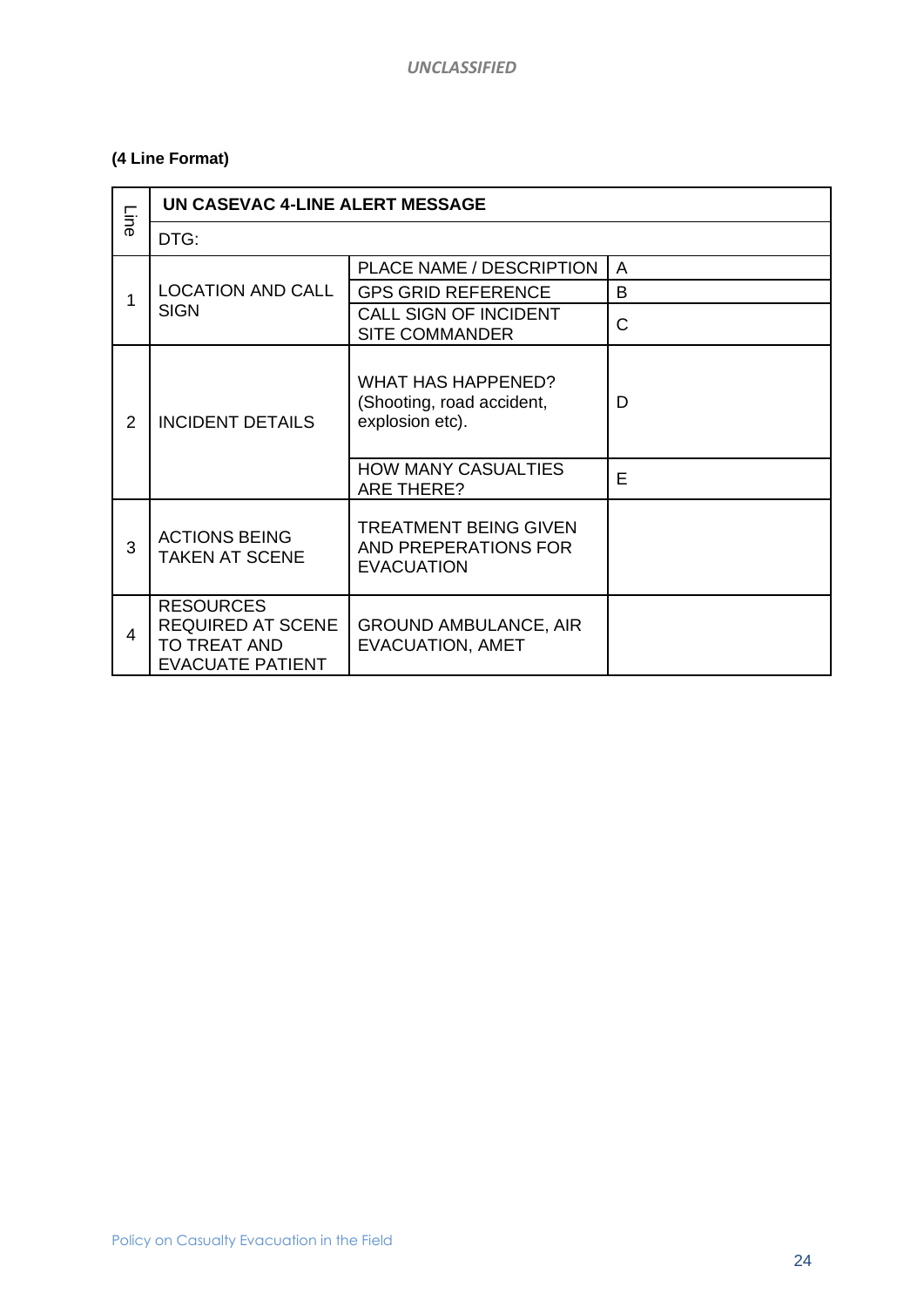#### **Emergency Ground Risk Assessment Format\***

|                | incident<br>Current situation at   | No combatants in     | <b>Combatants</b>       | Combatants within  |
|----------------|------------------------------------|----------------------|-------------------------|--------------------|
| 1              | location/Lansing Site              | vicinity             | within 10-20kM          | 5kM                |
| $\overline{2}$ | Is there fighting in the immediate | <b>No</b>            | <b>Unknown</b>          | <b>Yes</b>         |
|                | area                               |                      |                         |                    |
| 3              | Type of weapons being used or      | Small<br>weapons     | <b>Heavy</b><br>weapons | Vehicle<br>mounted |
|                | in the area                        | rifles and pistols / | (e.g.<br>heavy          | weapons/MANPAD     |
|                |                                    | No weapons           | machine guns            |                    |
|                |                                    |                      | <b>RPG</b>              |                    |
|                | Sentiment of controlling forces    | <b>Friendly</b>      | <b>Neutral</b>          | <b>Hostile</b>     |
| 4              | towards UN personnel/forces in     |                      |                         |                    |
|                | the immediate area                 |                      |                         |                    |
| 5              | Sentiment of controlling forces    | Friendly             | <b>Neutral</b>          | <b>Hostile</b>     |
|                | towards UN personnel/forces in     |                      |                         |                    |
|                | the surrounding area               |                      |                         |                    |
| 6              | Presence of friendly forces able   | Adequate             | <b>Minimal</b>          | <b>None</b>        |
|                | to provide security/protection     |                      |                         |                    |
| $\overline{7}$ | Recommended risk level             | Low                  | <b>Medium</b>           | <b>High</b>        |
|                |                                    |                      |                         |                    |

\*The absolute minimum information required during casualty evacuation is outlined at paragraph 20 of the main policy. Staff responsible for creating the Mission Casualty Evacuation SOP should give due consideration to:

- 1. the overall threat level;
- 2. the training and experience of Mission personnel;
- 3. any communications system limitations; and
- 4. language difficulties

when deciding on the format of Alert Messages and the need for and format of Emergency Ground Risk Assessments (EGRA) and Casualty Situation Reports (CASITREP). Obtaining confirmed EGRA and CASSITREPS information should not impede a launch decision.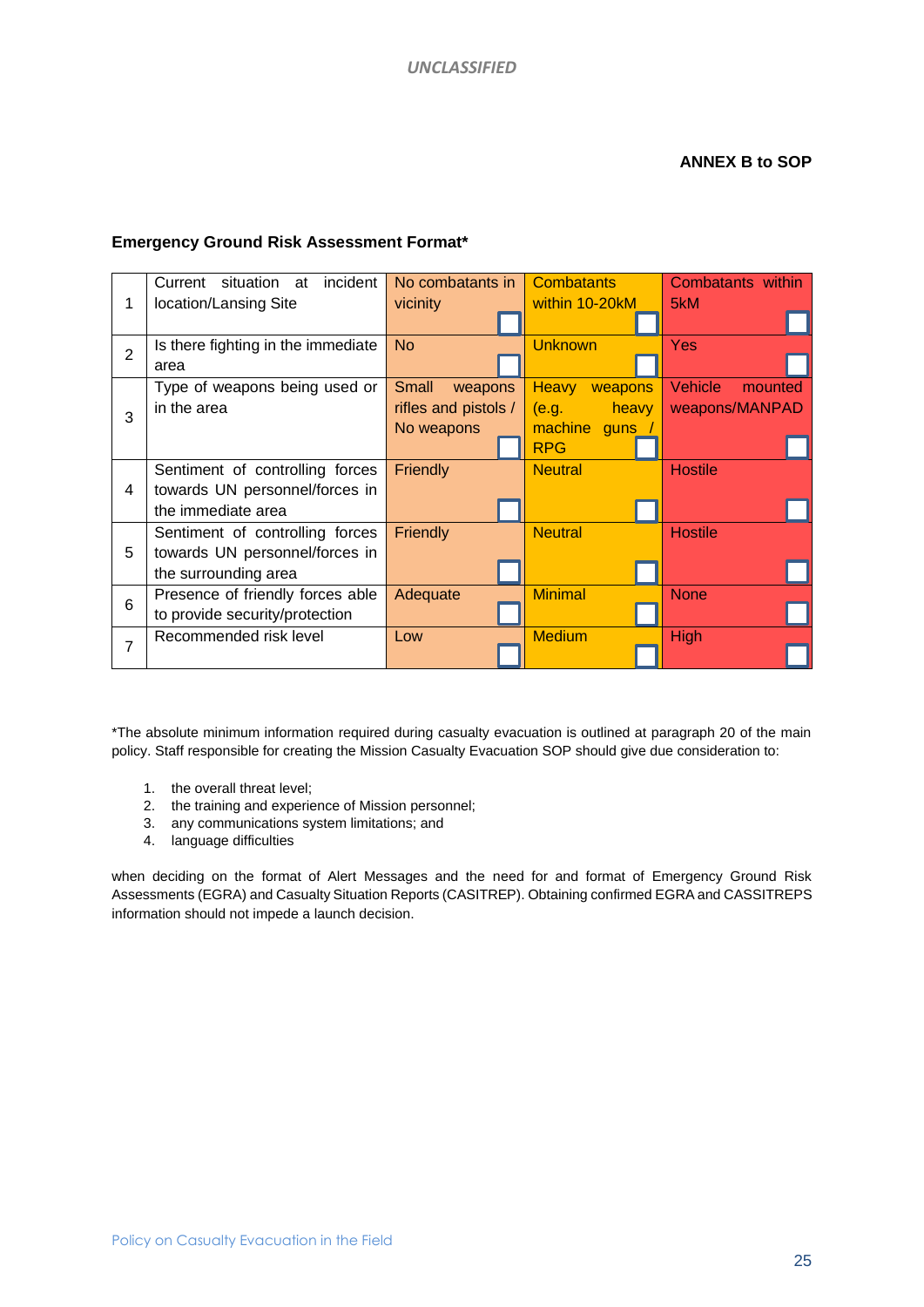#### **CASUALTY SITUATON REPORT (CASSITREP)\***

| A | Age and Sex of Patient:                                                                                                                                                                                                                                                                             |  |  |
|---|-----------------------------------------------------------------------------------------------------------------------------------------------------------------------------------------------------------------------------------------------------------------------------------------------------|--|--|
| Τ | Time of Incident or Update Report:                                                                                                                                                                                                                                                                  |  |  |
| Μ | Mechanism of Injury:                                                                                                                                                                                                                                                                                |  |  |
|   | Illness/Injuries Sustained or Suspected:                                                                                                                                                                                                                                                            |  |  |
| S | Signs & Symptoms:<br>Airway clear - Yes/No<br>$\bullet$<br>Breathing - Yes/No<br>Rate:<br>$\bullet$<br>Pulse - Yes / No<br>Rate:<br>$\bullet$<br><b>Blood Pressure</b><br>$\bullet$<br>Temperature<br>$\bullet$<br>Consciousness: Alert / Voice Response / Pain Response / Unconscious<br>$\bullet$ |  |  |
|   | Treatment provided and Required:                                                                                                                                                                                                                                                                    |  |  |

\*The absolute minimum information required during casualty evacuation is outlined at paragraph 20 of the main policy. Staff responsible for creating the Mission Casualty Evacuation SOP should give due consideration to:

- 1. the overall threat level;
- 2. the training and experience of Mission personnel;
- 3. any communications system limitations; and
- 4. language difficulties

when deciding on the format of Alert Messages and the need for and format of Emergency Ground Risk Assessments (EGRA) and Casualty Situation Reports (CASITREP). Obtaining confirmed EGRA and CASSITREPS information should not impede a launch decision.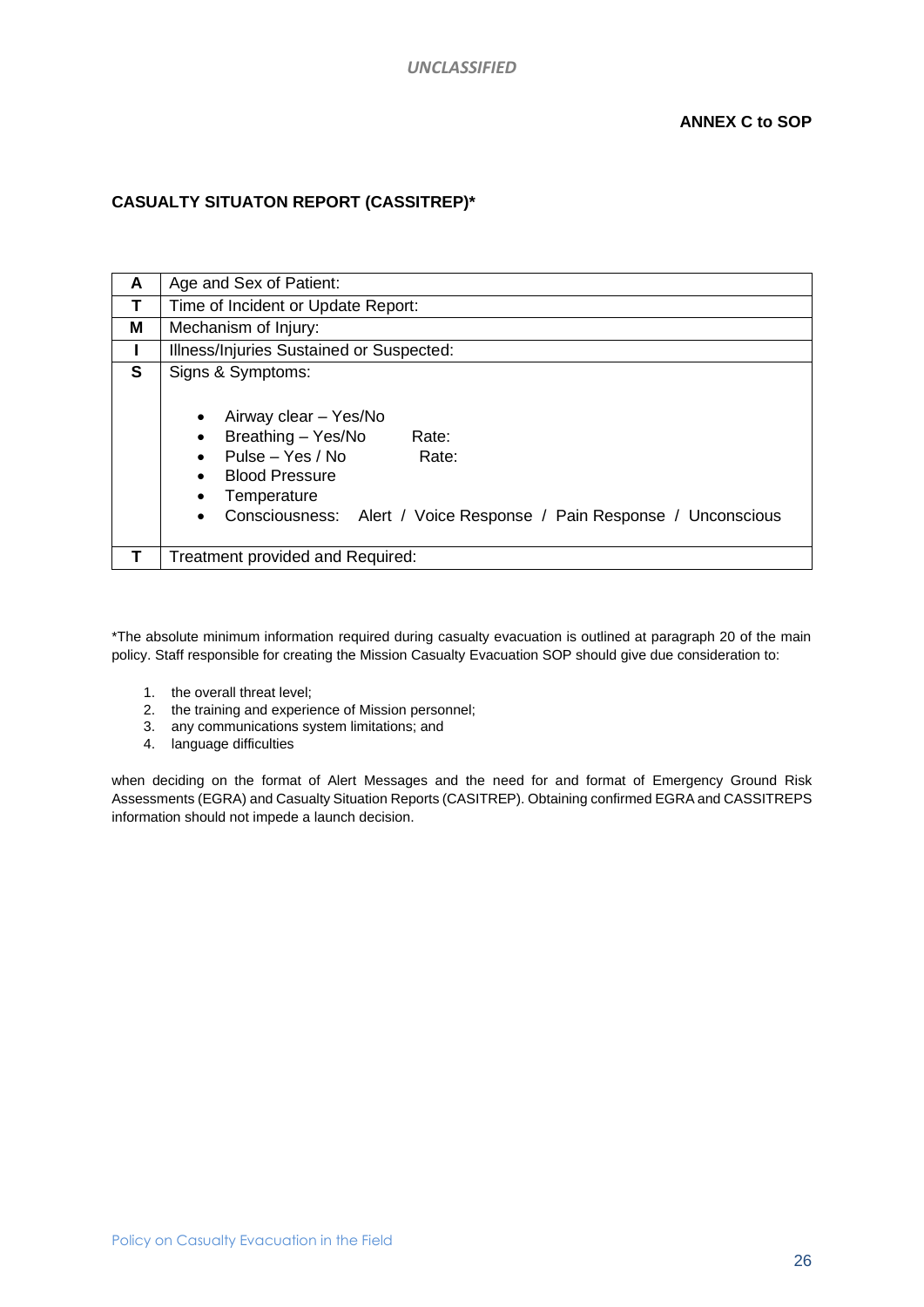#### **Patient Categories and Evacuation Priorities**

Patient categories. For the purposes of this SOP, patient categories in relation to the priority of medical attention and evacuation are as follows:

**Category Alpha (Critical).** Life is immediately threatened. Rapid evacuation, urgent resuscitation and/or surgery are required to save life, limb or sight. In the absence of immediate and appropriate medical and/or surgical procedure, there will be a significant chance of mortality or increased morbidity within two hours.

**Category Bravo (Urgent).** Life or limb is in serious jeopardy. Evacuation should be conducted as soon as possible. This category remains a priority for stabilisation, treatment at point of injury, and evacuation except that predicted deterioration or a negative outcome is unlikely within six hours.

**Category Charlie (Delayed or Hold).** Life or limb is not in serious jeopardy. Evacuation should be affected as soon as a suitable transport mode is available. This category remains a priority for medical attention. The mechanism and localisation of injury do not predict a negative outcome in the next 24 hours.

**Category Delta (Expectant)**. *This category is only to be used when the Mission HQ has declared a Mass Casualty event.* Casualties who have injuries inconsistent with survival. They will be evacuated after other Category Alpha patients.